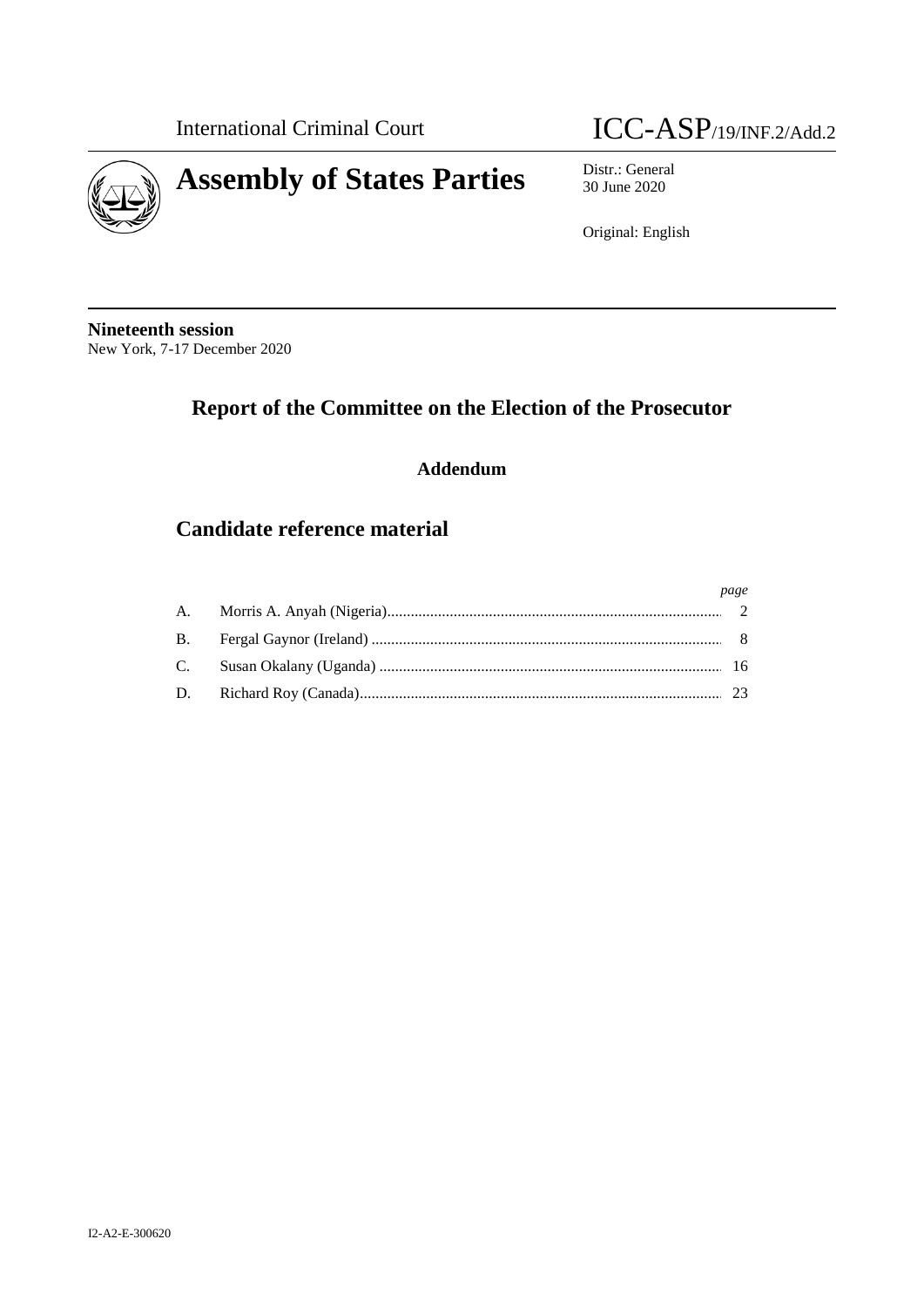## **A. Morris A. Anyah (Nigeria)**

[Original : English]

## **1. Letter of motivation**

24 November 2019

Excellencies:

I write in support of my application to be elected as Prosecutor of the International Criminal Court.

Two core motivations undergird my application for the position, the first of which is a demonstrable belief that my qualifications, legal training, professional experiences, and personal attributes, not only meet all criteria for the position contained in article 42, paragraph 3 of the Rome Statute, but leave me uniquely-qualified to serve as Prosecutor of the ICC; and the second of which is an abiding conviction that the Prosecutor of the ICC remains the conscience and the voice of victims of the gravest crimes imaginable - wherever or by whomever committed – and is singularly placed to hold the perpetrators of such crimes accountable.

A review of my *Curriculum Vitae* will disclose that I have functioned as counsel before the ICC and the *ad hoc* international criminal tribunals at the highest of levels and have the additional distinction of having represented both parties and participants (the prosecution, the defence, and victims) before such courts. Additionally, and in the particular context as prosecution counsel, my experiences have extended from domestic prosecutions in the United States to all phases of international criminal prosecutions, from preliminary investigations to the conclusion of the appellate process.

I started my legal career as a law clerk in the state prosecutor's office in Chicago and went on to become a state prosecutor upon graduating from law school. Thereafter, I joined the Office of the Prosecutor at the International Criminal Tribunal for the former Yugoslavia, where I worked within both the trial and appeals sections, arguing three important Genocide cases (including that against the former Prime Minister of Rwanda, Jean Kambanda) before the Appeals Chamber during the tenure of Madam Carla del Ponte, who was also Chief Prosecutor of the International Criminal Tribunal for Rwanda.

In the context of serving as counsel for victims, I was appointed in August of 2011 by Pre-Trial Chamber II of the ICC to serve as lead counsel (Common Legal Representative) for 233 Kenyan victims of crimes against humanity. I was one of two lawyers so appointed by Pre-Trial Chamber II out of over 75 lawyers who applied to serve in that capacity in two cases involving Kenya at the ICC. In that capacity, I cross-examined all defence witnesses during the Confirmation of the Charges Hearing, including the then Deputy Prime Minister of Kenya (now President of Kenya), His Excellency Uhuru Kenyatta.

As counsel for the defence before international criminal tribunals, I served as lead International Investigator for the Defence of former Liberian President Charles Taylor before the Special Court for Sierra Leone (SCSL) and went on to serve as Co-defence Counsel during his four-year trial before the SCSL. I was subsequently appointed by the SCSL in May of 2012 to serve as Lead Defence Counsel to Charles Taylor during his appeal before the Appeals Chamber of the SCSL. My respective experiences as counsel for victims and defence counsel before international criminal courts, have heightened my appreciation of, and fidelity to, the core values of respect for the rights of the accused and the interests and personal circumstances of victims and witnesses.

My personal attributes of having been born in Nigeria and lived for almost a decade in Europe and for over a decade each in Africa and North America, and having appeared in court as counsel on all three continents, have engendered a proper understanding and appreciation of the different legal systems and cultural dynamics in which victims and perpetrators of crimes within the jurisdiction of the ICC are often situated.

The letters of reference in support of my application hopefully convey the strength of personal character and the high integrity and moral standards with which I have always conducted myself as a legal professional and a world citizen. Those letters additionally help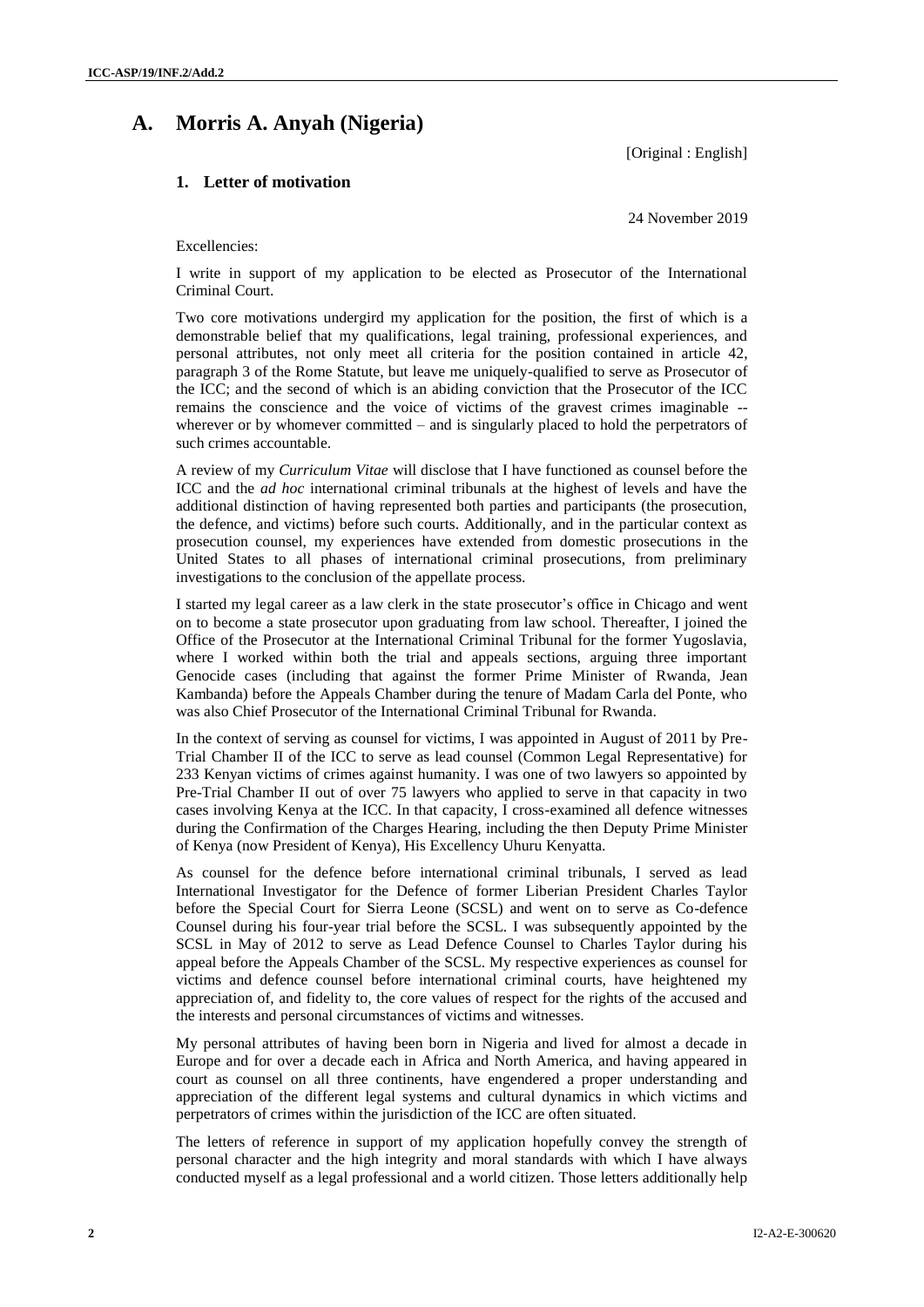in explicating my leadership and managerial style over large groups of international professionals engaged in a collective undertaking, with the core attributes being calmness and equanimity of disposition, a willingness to listen and consider all views, decisiveness of action, and commendation of excellence when appropriate.

Admittedly, the role of Prosecutor of the ICC is encumbered with unique challenges, owing to factors both within and well-beyond the four corners of the Rome Statute and the institution of the Court. But if elected to serve as Prosecutor, I would be committed to finding creative legal avenues for effectuating the mandate of the Court to its fullest extent, in order to fulfill my Office's unique role as the conscience and advocate of the voiceless in the fight against impunity. Whilst certain limitations no doubt obtain *vis-à-vi*s the extension of the Court's jurisdiction to non-parties to the Rome Statute, if elected as Prosecutor, my intention and commitment would be to explore and utilise all available tools to effectively discharge the mandate of my Office, whether by forging or re-invigorating relationships with other stakeholders, such as NGOs and civil society groups, and/or finding creative legal mechanisms through which the Court's reach could have its maximum impact.

I thank you for giving my candidacy due consideration and I undertake that, if elected as Prosecutor of the International Criminal Court, I would discharge my duties with complete and total independence, implacability, and such vigour with which a prosecutor must proceed in pursuing justice and accountability in the fight against impunity.

Please accept, Your Excellencies, the assurances of my highest consideration.

Morris A. Anyah

### **2. Curriculum vitae**

Born: 1969 Nationality: Nigeria Website: [https://anyahlaw.com](https://anyahlaw.com/)

#### **Biography**

Morris Anyah is a trial lawyer with an international reputation for excellence. He has served as trial or appeals counsel in several high-profile cases before international courts. Anyah has argued for the prosecution in some of the most important genocide cases on appeal before international tribunals, including those against former Rwandan prime minister Jean Kambanda, and Jean-Paul Akayesu. Between 2007 and 2012, Anyah served as co-defence counsel to former Liberian president Charles Taylor before the Special Court for Sierra Leone (SCSL). Anyah was appointed in August 2011 by Pre-Trial Chamber II of the International Criminal Court (ICC) to serve as Common Legal Representative to 233 Kenyan victims before the ICC and he cross-examined the then Deputy Prime Minister of Kenya (now President of Kenya), the Hon. Uhuru Kenyatta, during the Confirmation of the Charges Hearing. In May of 2012, Anyah was appointed by the Special Court for Sierra Leone to serve as the Lead Appeals Counsel to Charles Taylor.

Anyah was formerly a prosecutor in Chicago for three years before joining the Office of the Prosecutor at the International Criminal Tribunal for the former Yugoslavia (ICTY) in The Hague in 1999. While at the ICTY, Anyah worked on cases before both the ICTY and the International Criminal Tribunal for Rwanda (ICTR) whilst Madame Carla del Ponte served as the Chief Prosecutor of both tribunals. As a national practitioner, Anyah has represented defendants charged with capital felonies (including murder) in jury trials in Chicago and the Atlanta metropolitan area in the U.S.A. Anyah has appeared in court in places as diverse as Chicago, Atlanta, The Hague, and Arusha, Tanzania. Anyah is admitted to the list of counsel at the ICC, the SCSL, the Special Tribunal for Lebanon (STL), and to several bars in the United States, including Washington, D.C., Illinois, and Georgia. Anyah is regularly interviewed by international and African television, radio, and print media regarding cases he has been involved in, including by Al-Jazeera, the BBC World Service, France 24 TV, the BBC Focus on Africa, the Associated Press, Reuters, Sierra Leone Broadcasting Corporation, and the Kenya Sunday Nation.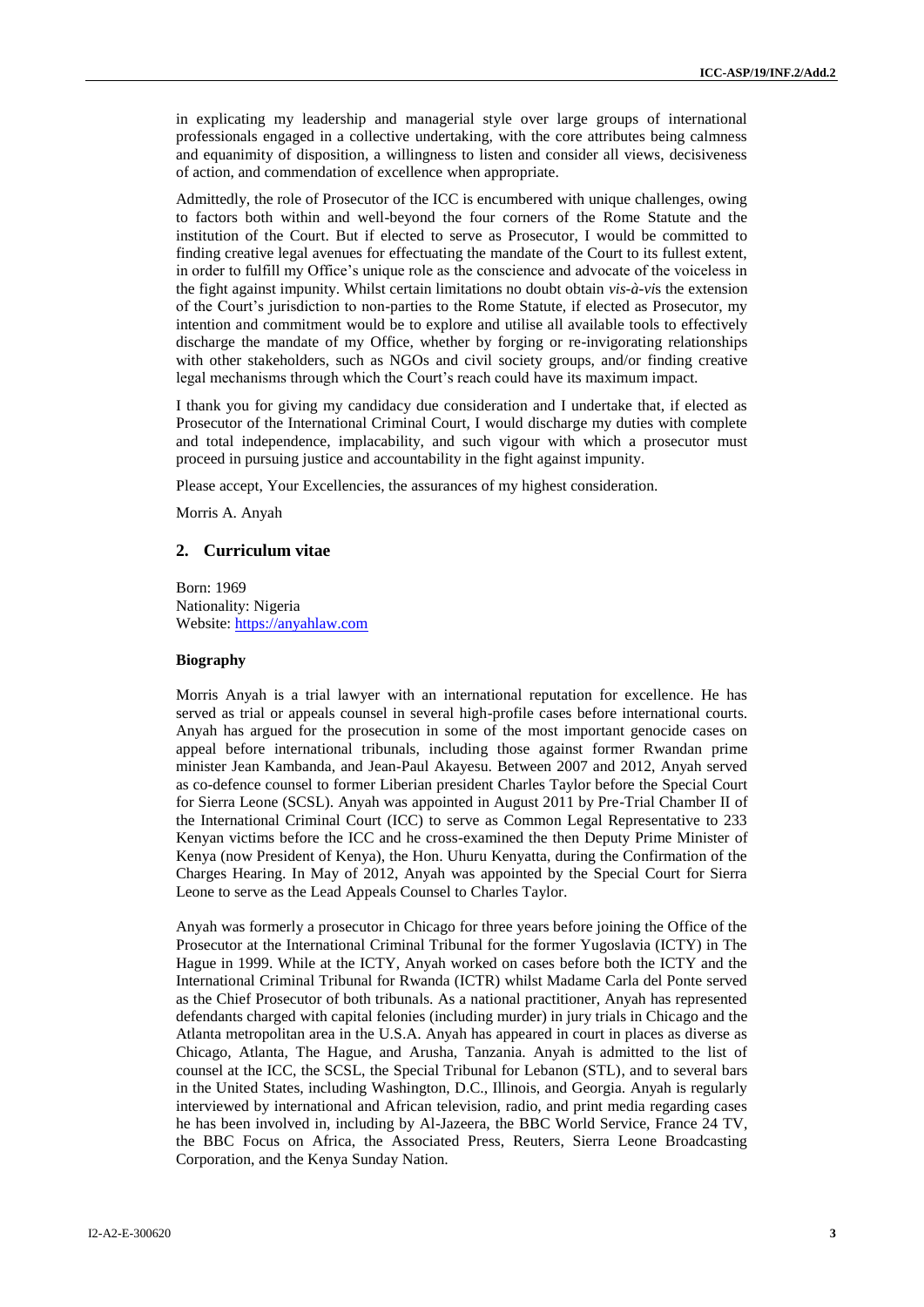#### **Professional experience**

#### *Sept. 2013 – Present: Private Practice, Law Office of Morris A. Anyah, LLC. Chicago, U.S.A.*

I currently serve as a criminal defence and personal injury attorney in Chicago, Illinois, who undertakes trials and appeals before state and Federal courts in the State of Illinois, U.S.A. I represent clients as lead counsel in criminal and civil matters before trial and appellate courts. I handle felony criminal trials (jury and bench) involving charges of murder, attempted murder, aggravated criminal sexual assault, drug offences, etc. I write briefs to state and Federal appellate courts in a variety of criminal and civil cases and present oral arguments before such courts. I undertake legal research and the drafting of trial and appellate briefs when not in court trying or arguing cases. I have had significant trial experience, having handled over 200 felony cases and 350 misdemeanor cases in Cook County, Illinois, first as an assistant State's Attorney (prosecutor), and now as a defense attorney.

#### *May 2012 – Sept. 2013: Lead Appeals Counsel to former Liberian president Charles Taylor, the Special Court for Sierra Leone, The Hague, The Netherlands*

Appointed on 4 May 2012 by the Special Court for Sierra Leone to serve as the Lead Appeals Counsel to former Liberian president, Charles Taylor. Had overall responsibility for the preparation and conduct of the case on appeal. Recruited all team staff; supervised and personally undertook appellate oral arguments before the Appeals Chamber; supervised and personally undertook the writing of briefs and motions on appeal; client management; liaised with the Prosecution, the Appeals Chamber, the Registry, Court Administration, and the media. Supervised a team of 25 legal professionals (14 lawyers, several legal assistants and interns, and 3 investigators) of different nationalities working from 5 countries on 3 continents on the same case. Dealt extensively with the media (television, radio, and print), including being interviewed by BBC World News TV, Al-Jazeera TV, & France 24 TV.

#### *2011 – 2012: Common Legal Representative for Victims in The Prosecutor v. Francis Kirimi Muthaura, Uhuru Muigai Kenyatta, and Mohammed Hussein Ali, International Criminal Court, The Hague, The Netherlands*

Appointed by Pre-Trial Chamber II of the ICC on 26 August 2011 to serve as Lead Counsel to 233 Kenyan victims of Crimes against Humanity. Had overall responsibility for all aspects of their legal participation in the case, including: recruiting and supervising all team members, examining witnesses in court, drafting motions and briefs, presenting arguments in court, undertaking field visits to Kenya and client interviews, liaising with civil society groups and NGOs in Kenya, and with other stakeholders, etc. Was one of two lawyers appointed by Pre-Trial Chamber II of the ICC to represent Kenyan victims out of over 75 lawyer-applicants for the two Kenya positions. Cross-examined all defence witnesses during the Confirmation of the Charges Hearing, including the then Deputy Prime Minister of Kenya (now President of Kenya) Hon. Uhuru Kenyatta. Recruited and supervised a team of 7 legal professionals (including 4 lawyers, field assistants & interns) of different nationalities working from two countries on two continents on the same case.

#### *2007 – 2012: Co-Counsel to former Liberian president Charles Taylor before the Special Court for Sierra Leone, The Hague, The Netherlands*

Had the responsibility of examining witnesses in court, arguing motions in court, drafting briefs and motions, undertaking field investigations (gathering and evaluating evidence) in Liberia and Sierra Leone, interviewing witnesses in Liberia, Sierra Leone, and The Hague, proofing witnesses in The Hague, supervising contracted lawyers, field investigators in Liberia and Sierra Leone, legal assistants and interns (approximately 25 personnel over the life of the case), and liaising and dealing with prosecution counsel, court administration, and the client. Cross-examined 25 prosecution witnesses, including the Hollywood actress Mia Farrow during the trial; led direct-examinations of 7 defence witnesses; presented the defence's motion for judgment of acquittal oral argument at the close of the Prosecution's case, as well as its final rebuttal closing argument; supervised numerous lawyers, legal assistants, investigators and interns over the 4.5 year trial.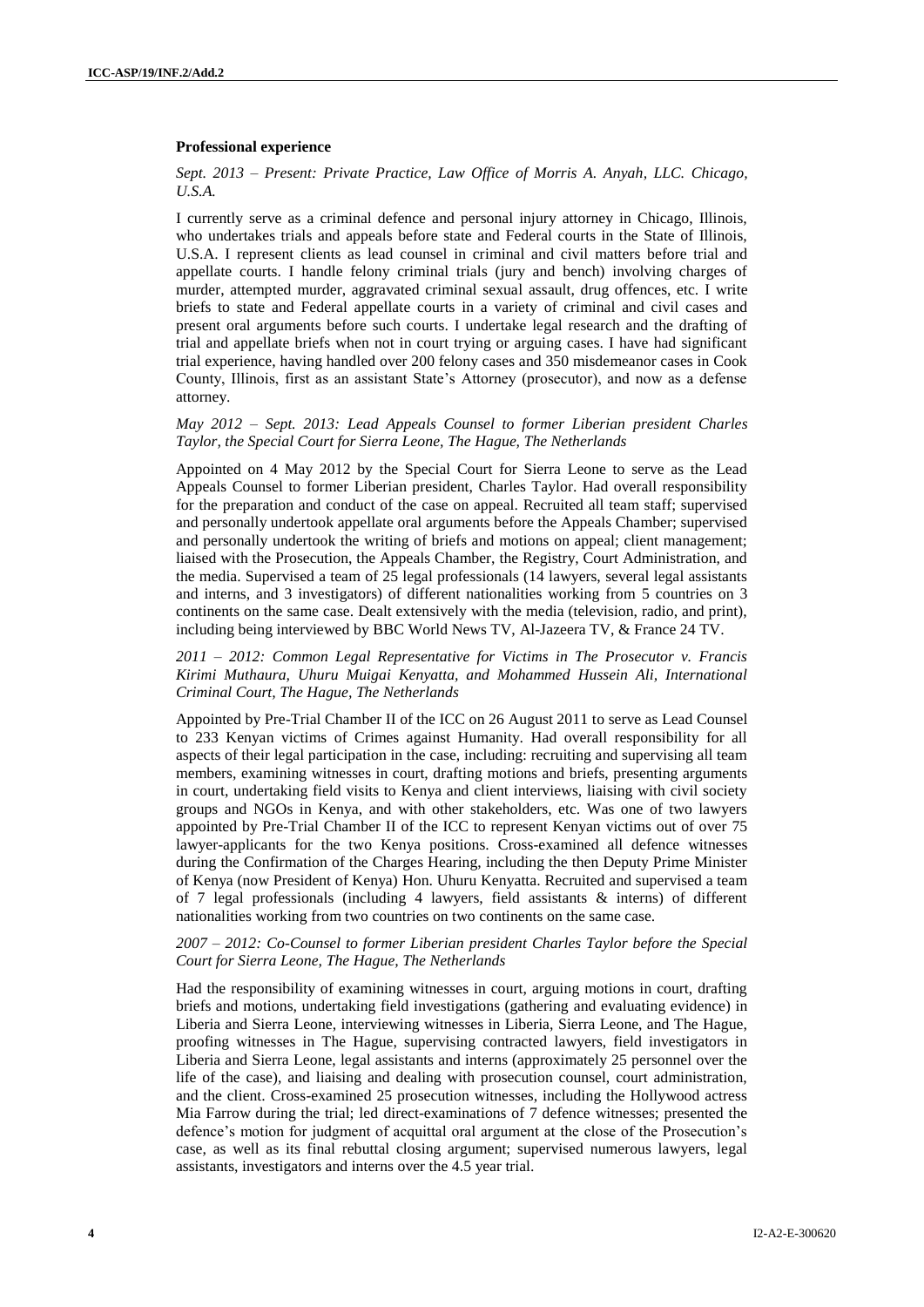*March 2007 – August 2007: International Investigator, Office of the Principal Defender, Special Court for Sierra Leone, Freetown, Sierra Leone (The Hague Duty Station)*

Appointed and assigned by the Office of the Principal Defender as the Lead Investigator ("International Investigator") for the Defence of Charles Taylor, the former Liberian president. Had overall responsibility for the conduct of the defence investigation with duties including, taking instructions from the accused, traveling to several different countries to undertake investigations, locating and interviewing witnesses, liaising with high-level governmental and non-governmental officials and representatives, taking witness statements, supervising defence investigators in both Sierra Leone and Liberia, briefings and conferences with defence counsel(s) and legal assistants based in The Hague, and in Liberia and Sierra Leone. Analysed evidence obtained during field missions for evidentiary and other legal value.

#### *2002 – 2007: Private Practice, Anyah and Associates, LLC., Atlanta, U.S.A. (specialisations: Criminal Defence, Plaintiff's Personal Injury and Immigration litigation)*

Served as lead defence counsel on behalf of criminal defendants, including in capital cases, jury and bench trials, and preliminary, motion, and revocation of probation hearings. Served as plaintiffs' counsel in personal injury, medical malpractice, and premises liability civil cases. And served as counsel to persons in deportation or removal, and asylum proceedings before the U.S. Immigration Court in Atlanta and/ or the Board of Immigration Appeals in Virginia, U.S.A., as well as petitioners for adjustment of status and other immigration benefits before the U.S. Citizenship and Immigration Services.

#### *1999 – 2001: Legal Officer, Office of the Prosecutor (OTP), International Criminal Tribunal for the former Yugoslavia (ICTY), The Hague, The Netherlands*

Worked in both the Trial and Appeals sections of the OTP as a Legal Officer.

In the Trial Section (Nov. 2000 to Dec. 2001), worked primarily on the investigation and prosecution of Major General Stanislav Galić for alleged war crimes and crimes against humanity which occurred in Sarajevo, Bosnia and Herzegovina, and the prosecution of General Rahim Ademi for alleged war crimes and crimes against humanity which occurred in the Medak Pocket, Croatia. Drafted arrest warrants, motions, and responses to those filed by the defence; researched and prepared advisory memoranda in respect of various factual and substantive legal and evidentiary issues; undertook field investigative missions to Bosnia and gathered, reviewed, and analysed evidence, including the taking of witness statements and analyses of documentary and other forms of tangible evidence for possible use by the prosecution at trial; supervised and coordinated the disclosure of over 3,000 documents on the eve (weekend) of trial in the *Galić* case during which I supervised over 15 OTP personnel engaged in the exercise.

In the Appeals Section (Sept. 1999 to Nov. 2000): wrote briefs, motions, and responses thereto on behalf of the prosecution as the appellant, or as the respondent in appeals lodged by convicted accused from both the International Criminal Tribunal for the former Yugoslavia and the International Criminal Tribunal for Rwanda (ICTR). Within 7 months of employment with the OTP as a P-2 Associate Legal Officer, was assigned and wrote the prosecution's brief and argued before the Appeals Chamber of the ICTR on 28 June 2000 in the genocide case against the former Prime Minister of Rwanda, Jean Kambanda. Argued two other genocide cases before the Appeals Chamber in October and November 2000: *The Prosecutor vs. Jean-Paul Akayesu and The Prosecutor vs. Clément Kayishema and Obed Ruzindana*. Other cases worked on include: *Čelebići*, *Rutaganda*, and *Musema*. Was promoted to Legal Officer whilst in the Trial Section.

*1996 – 1999: Assistant State's Attorney at Cook County State's Attorney's Office, Chicago, U.S.A.* 

Served as a prosecutor (assistant State's Attorney) in the Criminal Appeals Division, Juvenile Justice Bureau, and Criminal Prosecutions Bureau of the Cook County State's Attorney's Office. Represented the prosecution in criminal jury and bench trials, as well as felony preliminary hearings, misdemeanour and traffic cases. Reviewed evidence gathered by the police and approved or rejected police requests for the filing of felony charges; took statements from witnesses and confessions from accused defendants; approved or rejected police requests for arrest and/or search warrants. Prosecuted cases involving abused,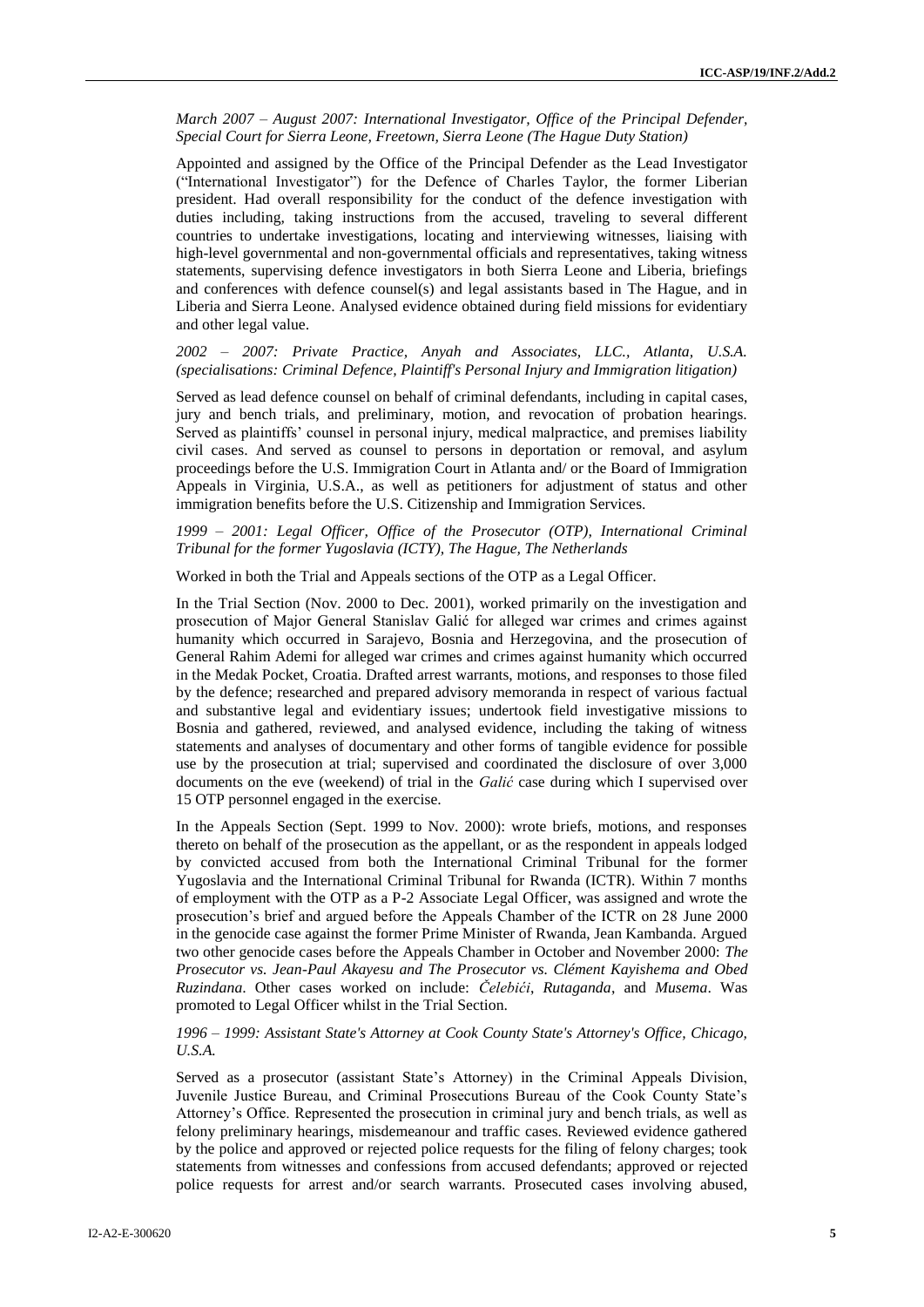neglected, and dependent children. Cases handled include sex abuse, physical abuse, excessive corporal punishment, drug-exposed infants, neglect due to an injurious environment or lack of care, and termination of parental rights. Orally argued four cases, and wrote briefs in about twelve cases, before the Illinois Appellate Court, First Judicial District in Chicago, U.S.A.

*May – July 1995: Law Clerk, Night Narcotics Unit, Cook County State's Attorney's Office, Chicago, U.S.A.*

Assisted assistant State's Attorney (prosecutors) with legal research, drafting of motions, litigation of motions, and the trial of cases in court as a law student. Represented the prosecution and tried two felony drug cases as a certified law student under the supervision of an assistant State's Attorney. Proofed and prepared police witnesses to testify in court.

*May – July 1994: Law Clerk, Criminal Appeals Division, Cook County State's Attorney's Office, Chicago, U.S.A.*

Undertook legal research, drafted appellate briefs for criminal cases before the Illinois Appellate Court in Chicago, and reviewed and abstracted trial records, all on behalf of the prosecution.

#### **Education and training (selected)**

- 1991 Bachelor of Arts (criminal justice), University of Illinois at Chicago, U.S.A.
- 1993 Master of Arts (criminal justice), University of Illinois at Chicago, U.S.A.
- 1996 Juris Doctor (law degree), University of Dayton School of Law, Ohio, U.S.A.
- 2000 Certificate of Attendance, The Hague Academy of International law, The Hague, The Netherlands (July – August)
- 2000 Legal Advisers Course, Office of the Prosecutor, International Criminal Tribunal for the former Yugoslavia, The Hague, The Netherlands (14 – 18 February)
- 2000 Trial Advocacy Training Course, Office of the Prosecutor, International Criminal Tribunal for the former Yugoslavia, The Hague, The Netherlands (25 – 26 March)
- 2001 Trial Advocacy Training Course, Office of the Prosecutor, International Criminal Tribunal for the former Yugoslavia, The Hague, The Netherlands  $(2 - 4$  March)
- 2011 Seminar for Defence Counsel, Special Tribunal for Lebanon (21-24 March)
- 2011 9th Seminar of Counsel and Training Session framed in the 9th Seminar of Counsel, International Criminal Court (16 – 20 May)
- 2011 Seminar for Victims' Counsel, Special Tribunal for Lebanon, in collaboration with the ICC  $(12 – 14$  December)
- 2012 10th Seminar of Counsel, International Criminal Court (15 16 October)

#### **Bar admissions and memberships (selected)**

- Admitted to the Bar, State of Illinois, U.S.A., 1996;
- Admitted to the Bar, State of Georgia, U.S.A., 1998;
- Admitted to the Bar, District of Columbia, U.S.A., 1998;
- Admitted to the List of Counsel at the ICC;
- Admitted to the List of Counsel at the STL;
- Admitted to the List of Legal Representatives for Victims at the STL;
- Admitted to the List of Counsel at the SCSL;
- Member since 2011, Advisory Board, African Journal of Legal Studies;
- Member since 2013, Advisory Board, International Criminal Court Moot Court Competition

#### **Selected presentations**

2013 Panel Discussant, "Making Space for 'Ethics' in the Investigation and Prosecution of International Crimes," American Bar Association Fall Meeting, Section of International Law, London (18 October);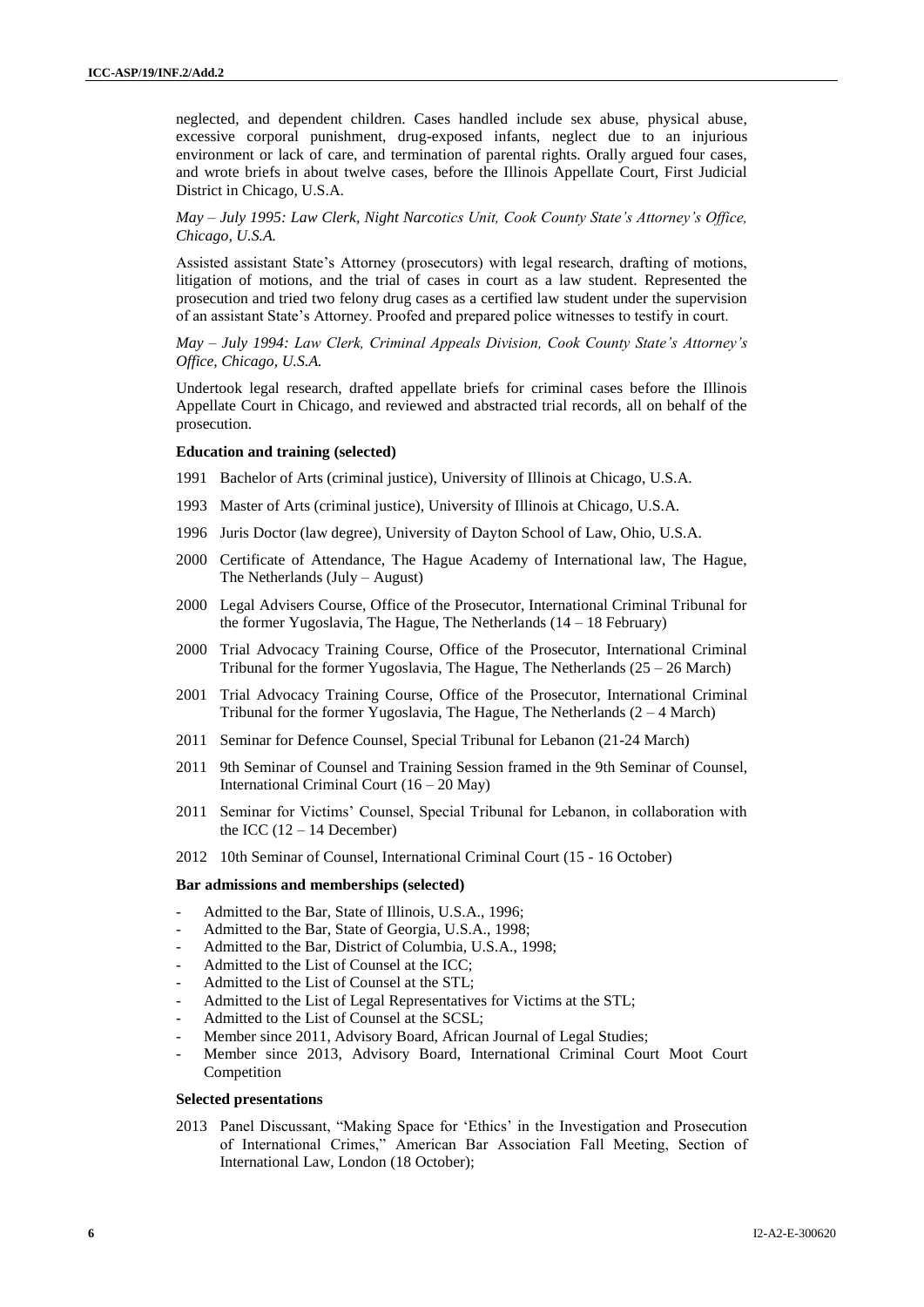- 2013 Presentation on "Balancing Rights of the Accused with Rights of Victims before the International Criminal Court," at the conference: "The First Ten Years of the International Criminal Court: Achievements and Challenges," Edge Hill University, Lancashire, United Kingdom (26 April);
- 2012 Featured Speaker, International Criminal Law Network 10th Anniversary Reception, Presentation on "Experiences as a Practitioner in the Field of International Criminal Law over the Past Decade," Wladimiroff Advocaten, The Hague, The Netherlands (30 August);
- 2012 Lecture on "Victims' Participation in the Kenyan Cases before the ICC," as part of the Supranational Criminal Law Lectures Series, T.M.C. Asser Institute, The Hague, The Netherlands (18 January);
- 2011 Presentation to the Paris Bar on "Lawyers' Immunity before International Criminal Jurisdiction," Paris, France (1 June);
- 2011 Presentation on "Disclosure Obligations of the Parties before the Special Tribunal for Lebanon," at the Seminar for Defence Counsel, Special Tribunal for Lebanon (22 March);

#### **Selected publications**

- 2015 Anyah, M., "Balancing Rights of the Accused with Rights of Victims before the International Criminal Court," (Chapter 4) in *The International Criminal Court in Search of its Purpose and Identity*, Ed., Mariniello, Triestino, Routledge Publishing;
- 2011 "In Memoriam: Francis J. Conte," 36 University of Dayton Law Review 3: 295 297 (Spring 2011)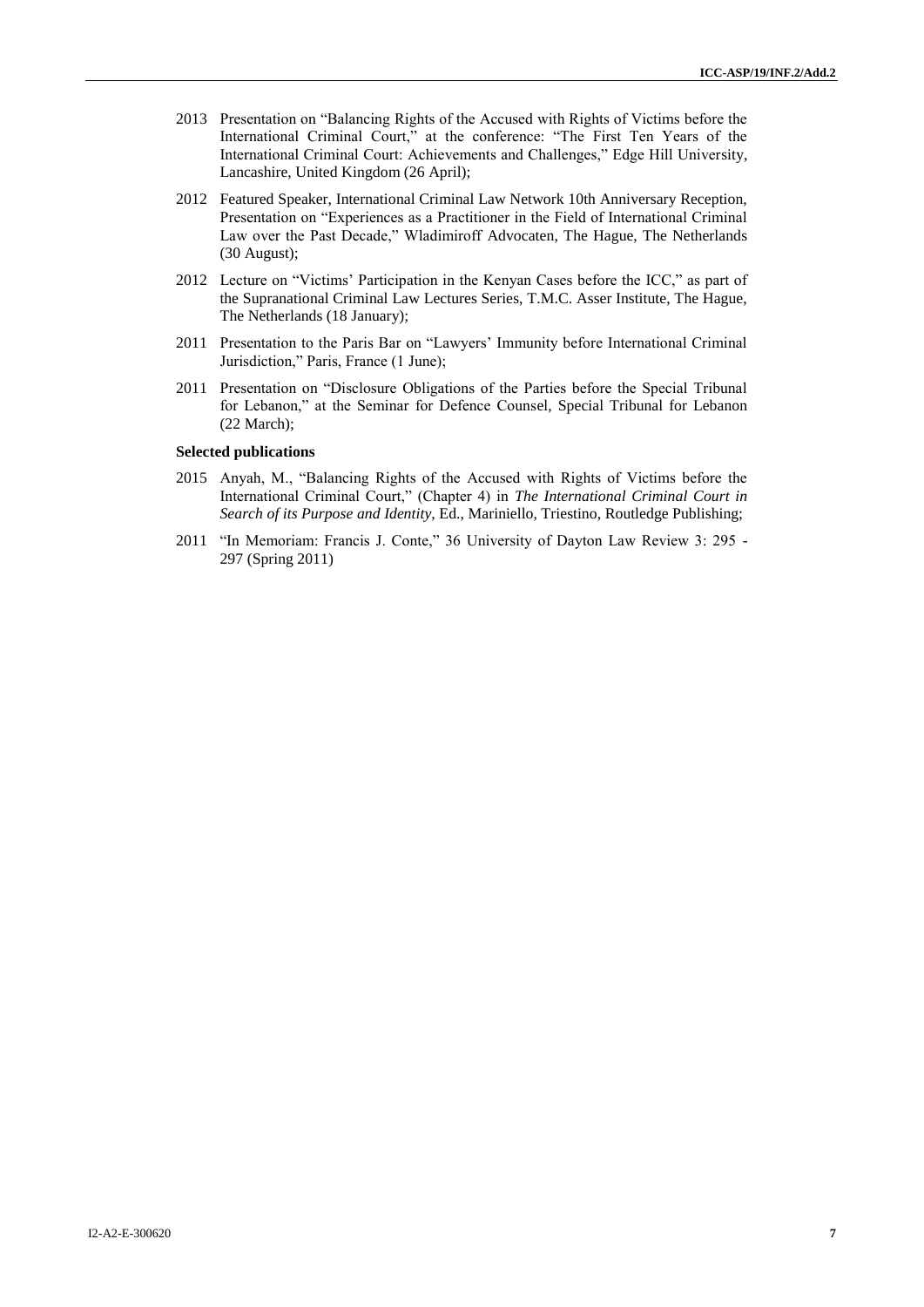## **B. Fergal Gaynor (Ireland)**

[Original : English]

## **1. Letter of motivation**

31 October 2019

Your Excellencies:

With integrity, intelligence, and courage, I have sought to bring justice to victims of the most shocking crimes of our age. I am convinced that the OTP can become stronger and more efficient in 2021-2030. I am honoured to present my application to be the next Prosecutor.

I have over 18 years of progressively responsible experience in investigations, trials and interlocutory appeals in complex cases. I have led teams of lawyers, analysts and support staff; improved processes of recruitment and performance management; and ensured the expenditure of public funds with efficiency. As detailed further in my CV, I was a prosecutor in multiple cases at the ICTY (Karadzic, Krajisnik, Plavsic and others); the ICTR (Nyiramasuhuko and others); and at the ECCC (Nuon Chea, Khieu Samphan and Meas Muth). These cases yielded a total of 14 convictions, all upheld on appeal. The UN Secretary General has nominated me to be the Reserve International Co-Prosecutor at the ECCC.

In 2001, I was hired from Freshfields, a distinguished commercial law firm, to work on multiple concurrent prosecutions at the ICTY. For 2001-2007, I was the principal author of hundreds of legal submissions in those cases: applications, responses, replies, pre-trial briefs, sentencing briefs and indictments of political leaders, midlevel overseers, and direct perpetrators.

I was asked to return to the ICTY in 2009, for the trial of Radovan Karadzic. As a leading member of the courtroom team, I participated in dozens of strategic and tactical decisions, many aimed at reducing the length of trial.

As a member of the courtroom team prosecuting six accused in the Butare trial at the ICTR in 2008-2009, I cross-examined witnesses in court and interviewed witnesses in Rwanda, Malawi and Burundi. I provided legal advice on other accused to the ICTR Prosecutor and Chief of Prosecutions.

I have particular expertise with complex scientific, electronic and digital evidence. I have examined many witnesses on intercepted communications, ballistics, explosives, sniping, and military communications systems. I have supervised analysts using geolocation techniques to locate killing scenes and vehicle movements, and the identification of suspects on the basis of signature analysis. I have researched thermobaric, chemical and cluster munitions. I have broad experience managing case-management and evidencemanagement software, and optical character recognition and transliteration.

I have strong investigative experience. In 2007 I advised a UN investigative team in Beirut, collecting evidence concerning the assassination of Rafik Hariri. In 2017-2019, I was the team leader for an NGO in its investigation of President Assad and his security and defence forces. I significantly increased the productivity of the analysts under my leadership. I planned quarterly and annual programs of work, oversaw the collection of evidence in the field, updated donor governments, managed performance and recruitment, directed the preparation of complex criminal briefs, and briefed the heads and staff of the UN mechanisms for Syria and Myanmar. I led a team that reported to a donor government on the feasibility of an investigation of crimes by the Myanmar armed forces, and estimated the budget.

As detailed in my CV, I have had extensive courtroom experience at the ICTY, ICTR and ICC, making submissions on complex legal and factual areas, and examining dozens of fact and expert witnesses. I have given numerous ICC-related radio, television and newspaper interviews.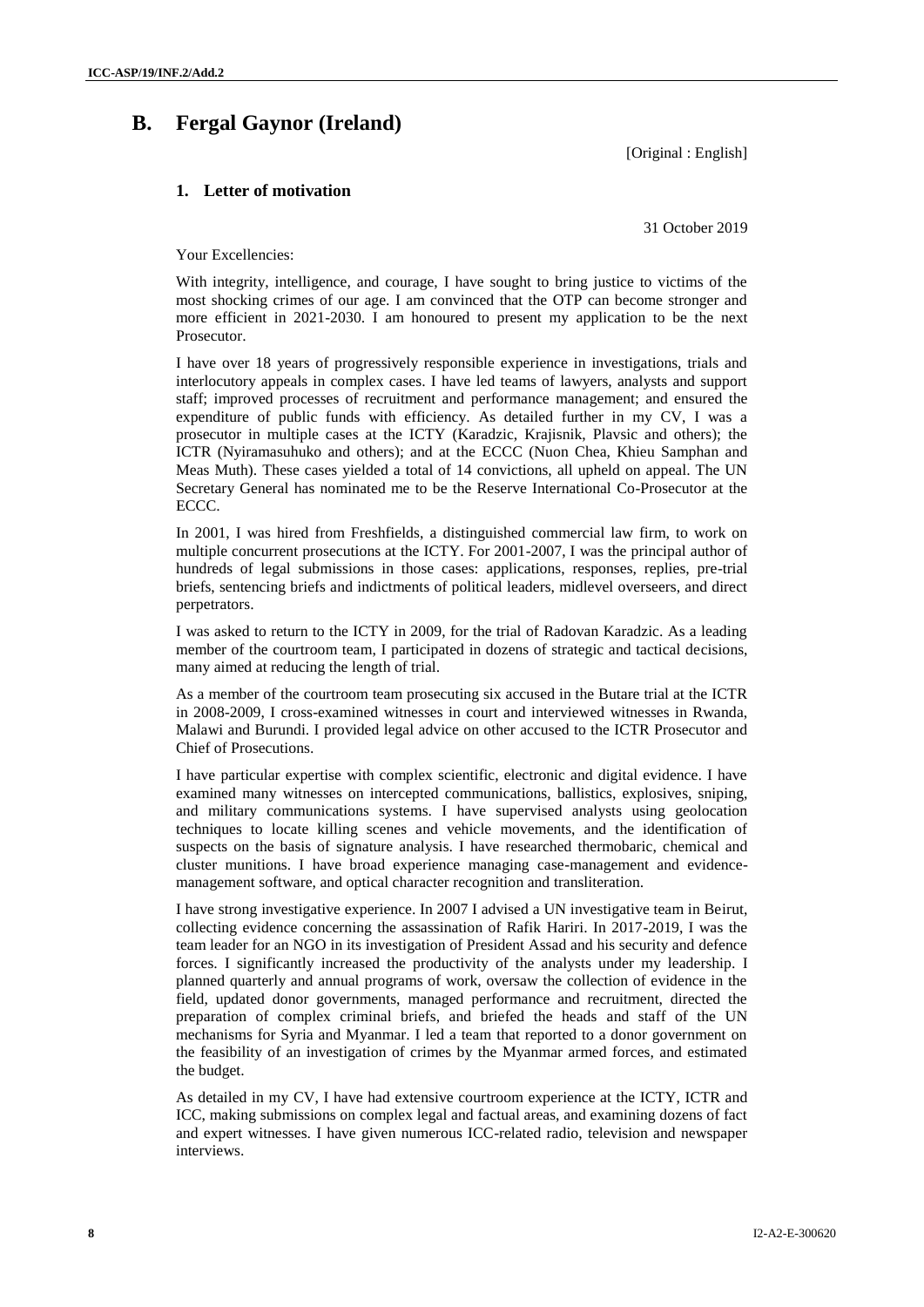I researched in depth the functions of the ICC Prosecutor while a visiting fellow at Harvard Law School in 2015. With this theoretical understanding, I led a team of lawyers in preparing an unprecedented application for judicial review of the Prosecutor's decision to suspend active investigation in Kenya. I have published widely on ways to reduce the length of international criminal proceedings. As Prosecutor, I would welcome dialogue with States Parties concerning how best to reduce the length of preliminary examinations, pre-trial, and trial procedures.

My record of honouring commitments, meeting deadlines and achieving results is strong. I have overseen numerous projects where teams under my leadership have reached demanding goals on time and within budget. As the lead author of hundreds of legal submissions in multiple concurrent cases at four international courts, I never missed a deadline.

I have innate respect for persons of other cultures. I was born and raised in Africa. I am an Irish Catholic happily married to a Cambodian Buddhist. During my career I have enjoyed working alongside colleagues of different races, ethnicities, religions and sexual orientations. I strongly believe in gender balance, and have aimed for this in my recruitment of analysts and lawyers. I can converse in Spanish and French, and read both fluently. My mother tongue is English.

I have experience of factors which limit prosecutorial choices: the Kenya and Afghanistan situations at the ICC, and the non-referral of Syria and Myanmar by the UNSC to the ICC, are but some examples.

I have made many hard budgetary choices in my career, reallocating resources and cutting the fat. I have a good track record of doing more with less. An example is the Kenya situation. I made the most of slender resources to fully represent the interests of over 20,000 victims, leading team members in The Hague and Nairobi. I negotiated, on the basis of justified requests, increased funding from the ICC Registrar.

I have excellent communication skills, whether in the courtroom, in a village hall meeting scores of victims, or in a live interview in a radio or television studio. For 22 years, I have communicated well with lawyers, investigators, support staff, domestic and international civil society organisations, judges, diplomats, defendants, and journalists. I believe that I am a sincere and fair prosecutor who keeps his word.

I passionately believe that the OTP can and must do better. I have dealt with some of its greatest challenges: state cooperation; access to probative evidence; gender balance; and running more expeditious proceedings. I have the vision, tenacity and communication skills necessary to significantly improve the OTP's conviction rate, and its efficiency. It would be an honour to serve as the next Prosecutor.

Yours faithfully

Fergal Gaynor

### **2. Curriculum vitae<sup>1</sup>**

Experienced and effective prosecutor with over 22 years' legal experience, including 18 in international investigation and prosecution. Leading member of teams investigating and prosecuting senior members of the Bosnian Serb leadership, the Khmer Rouge leadership, the Interim Government of Rwanda and Syria's security and military leadership. Lead Counsel for the victims in the ICC case against Kenyan president Uhuru Kenyatta and for a group of Afghan victims in the ICC situation in Afghanistan. Appointed in 2019 by the UN Secretary General to be the Reserve International Co-Prosecutor at the ECCC.

 $\overline{\phantom{a}}$ 

<sup>&</sup>lt;sup>1</sup> After having been selected for interview, Mr. Gaynor informed the Committee of several updates in respect of his curriculum vitae. Specifically, he informed the Committee that he had left the Commission for International Justice and Accountability (CIJA) on 31 December 2019 and had been appointed as the Reserve International Co-Prosecutor at the ECCC in March 2020. He also advised that, in addition to his role as Lead Counsel for 82 victims at the ICC in the situation in Afghanistan, he was also acting as Lead Counsel for 770 victims in the Situation in Palestine.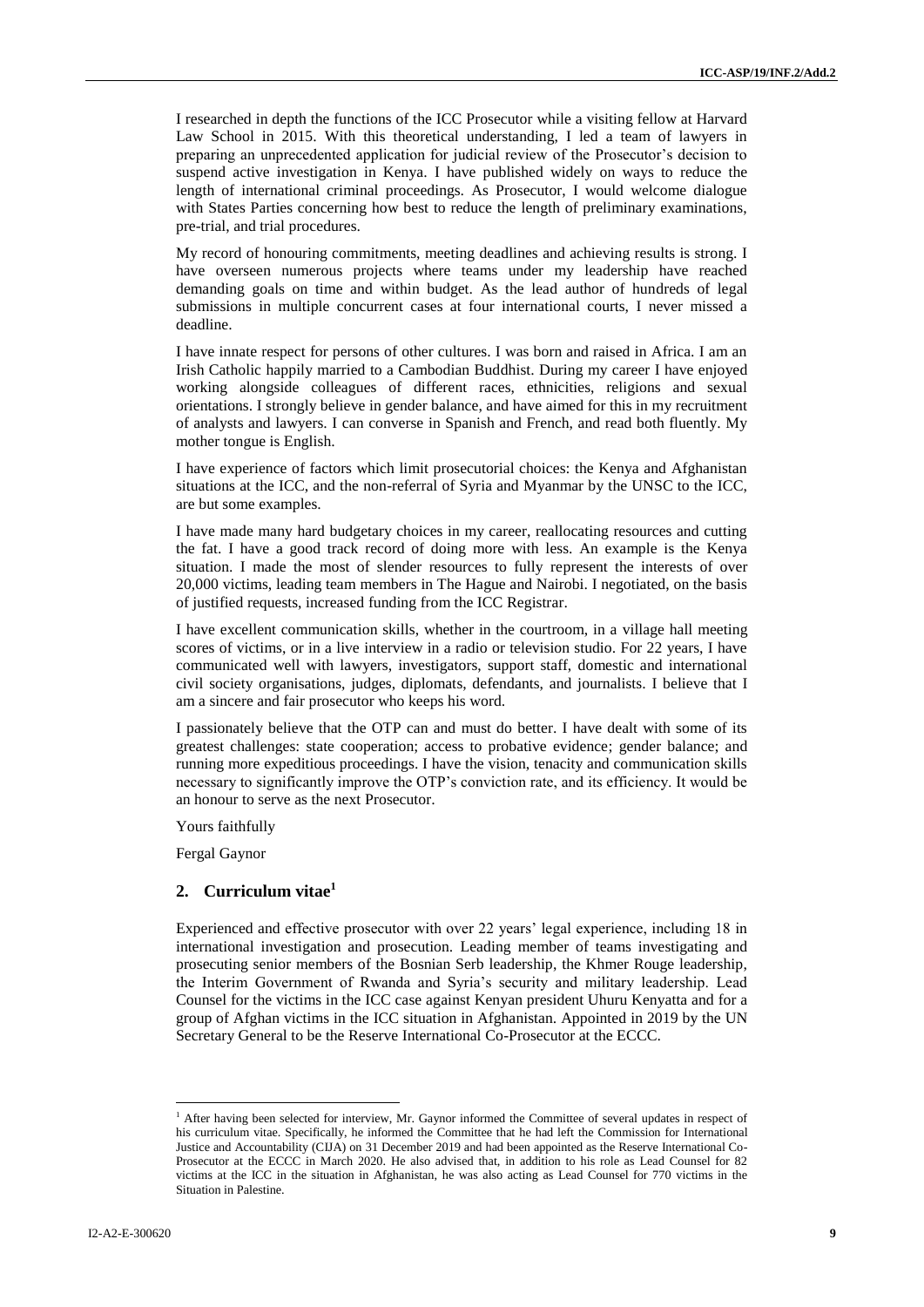### **Professional experience**

*January 2017 – present: Commission for International Justice and Accountability*

*Head, Syrian Regime Team and Head, Myanmar Team*

- Strategic leadership of teams investigating crimes in Syria and Myanmar.
- Led from 2017 to 2019 the CIJA Syrian Regime Crimes Team, managing a sub-team of field-based investigators based in three countries in the Middle East, and directed the field leader of a sub-team of Arabic-speaking analysts based in headquarters in Europe.
- Directed the analysis of documentary and testimonial evidence and the preparation of criminal briefs concerning crimes by Syria's security agencies, army and air force to ensure that they met the highest professional standards, for eventual use by an international or hybrid criminal court with jurisdiction over crimes in Syria.
- Oversaw a 2018 feasibility study and budget for a donor government for an investigation into crimes by members of the Myanmar armed forces against ethnic and religious minorities in Myanmar since 2011, in support of investigation expected to be conducted by the ICC.
- Oversaw the preparation of initial operational plan to secure collection and analysis of linkage evidence from the territory of Myanmar in support of expected ICC investigation, and liaised with financial staff drafting budget for two years of operations.
- Briefed numerous interlocutors including government representatives and the UN International, Impartial and Independent Mechanism on international crimes committed in the Syrian Arab Republic (IIIM) and the UN Independent Investigative Mechanism for Myanmar (IIMM).
- Managed, local and international staff in the delivery of four-day training sessions in Asia in 2018 and 2019 with groups of Burmese civil society organisations.
- Oversaw analysis of information contained in hundreds of witness statements and tens of thousands of Syria Regime documents, and the structured input of that analysis in CaseMap.
- Interviewed, recruited and provided structured feedback to analysts, and made recommendations concerning promotion; managed performance of all team analysts.
- Supervised selection and translation from Arabic to English of thousands of probative documents.
- Co-ordinated with evidence management unit in order to ensure highest-quality scanning of typed and handwritten documents, and made tactical decisions on a regular basis concerning the best methods to analyze large quantities of written material with limited analytical resources; transliteration protocols; optical character recognition issues; use of evidence management and case management software.
- Supervised analysts using geolocation techniques to establish the locations of crime sites, and signature analysis to match signatures of unnamed persons on Syrian Regime documents in order to identify mid- and high-level members of Syria's Regime.
- Oversaw drafting of sections of criminal briefs on sexual violence and crimes against children.
- Agreed timetables for the delivery of complex criminal briefs relating to crimes committed in Syria since March 2011 by members of the Syrian security services, army, air force and police.
- Oversaw the preparation of a 400 page brief articulating the criminal responsibility for Assad and seven other senior members of Syria's Regime for crimes against detainees.
- Oversaw the preparation of a 350 page brief articulating the criminal responsibility for senior members of Syria's Military Intelligence Department for crimes against detainees, including the murder of the over 8,000 detainees whose corpses were photographed by military police.
- Oversaw the preparation of other briefs, each of approximately 200 pages, concerning, for example, crimes by the Syrian Arab Air Force; an overview of the command structures of the Syrian Arab Army; criminal responsibility for those implementing Regime policy at the governorate level in three governorates.
- Developed goals and supervised the quarterly gathering of data for monitoring and evaluation, to be provided to donor governments who fund CIJA's operations.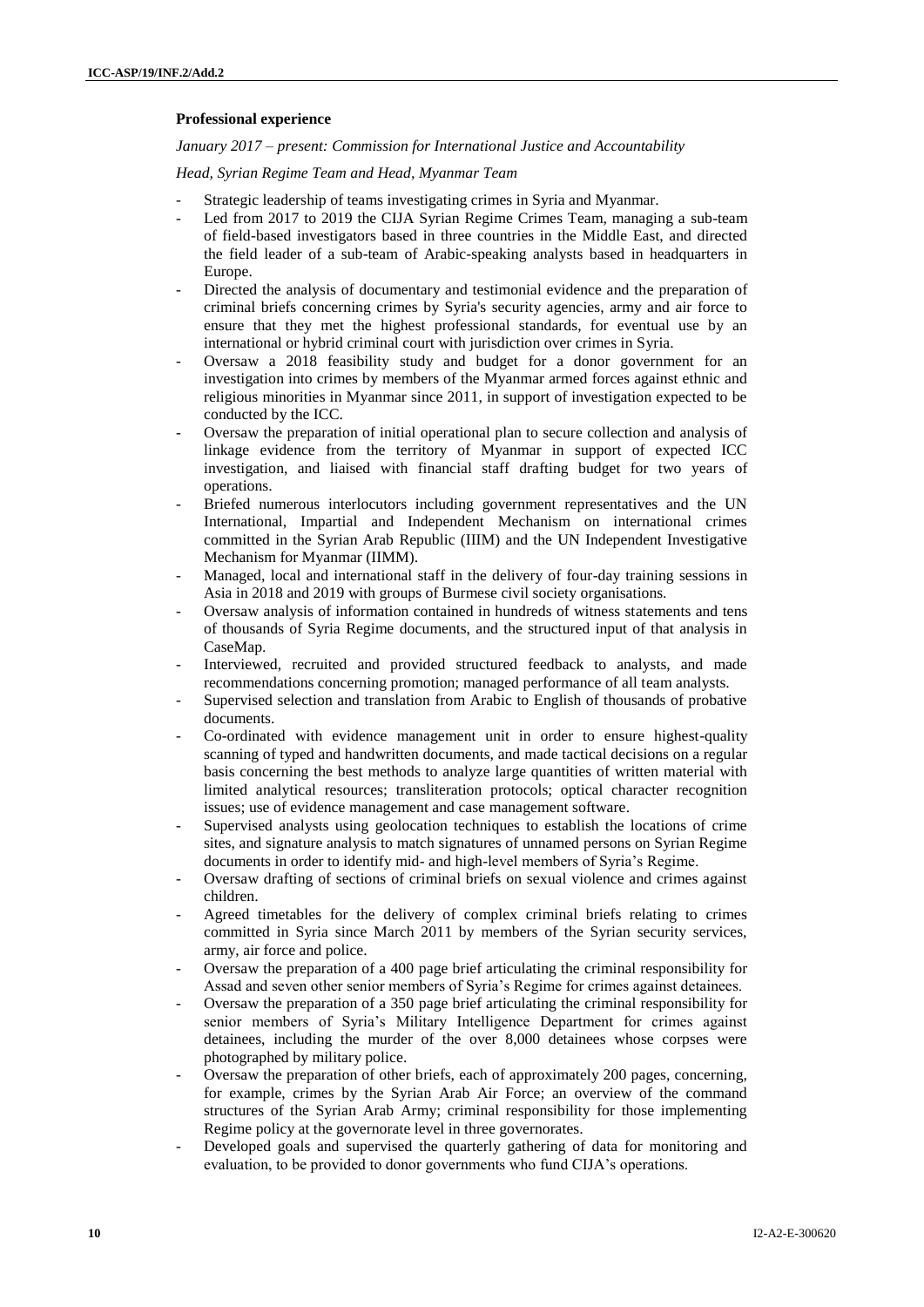- Oversaw preparation of quarterly reports for donors, summarizing evidence collection activities and nature of criminal briefs prepared by analysts working under my direction.
- Orally presented, in summary form, factual and legal findings to representatives of donor governments and answered questions from them, and to external oversight board.
- Agreed and implemented a completion strategy to wind down the work of the headquarters-based Regime Crimes Team, in order to ensure the smooth delivery of all analytical products to the IIIM.
- Periodically met team of CIJA investigators in the Middle East for training in interview techniques, updated them on recent developments, and conducted extensive two-way dialogue with them concerning future document collection and interviews.

#### *September 2015 – December 2016: Extraordinary Chambers in the Courts of Cambodia*

#### *Senior Assistant Prosecutor*

- In September 2019, the UN Secretary-General decided to nominate me to be appointed as the ECCC Reserve International Co-Prosecutor.
- As a senior member in 2015 and 2016 of the Office of the Co-Prosecutors prosecuting Khmer Rouge leaders Nuon Chea and Khieu Samphan (case 002) and Meas Muth (case 003), I participated in strategic decision-making, overseeing analysis of evidence, and reviewing, drafting and editing written filings. These concerned the appeal of case 002/01, the trial of case 002/02, and, primarily, the investigation in case 003.
- Articulated the prosecution's position in case 003 on many areas of international criminal law and procedure, including forced marriage, recharacterisation of charges, and genocide of the Vietnamese.
- Delivered significant advances in building case 003. As the senior assistant prosecutor in charge of the case, I oversaw the analysis of evidence and preparation of the prosecution´s "final submission". This included managing draft submissions concerning joint criminal enterprise (its membership, duration, objective); the existence of a common plan; significant contribution to the realisation of a common plan; international armed conflict (threshold for intensity of hostilities); forced marriage; the implementation by criminal means of nationwide policies; aiding and abetting; genocide; superior responsibility; *dolus eventualis* standard for murder; personal jurisdiction; territorial jurisdiction (crimes in Vietnam).
- Organised and ran periodic in-court oral advocacy exercises for junior prosecutors and interns, requiring participants to argue points of law and to examine witnesses played by actors.
- Delivered numerous presentations on areas of international criminal law and procedure to groups visiting the ECCC, and to students at the Royal University of Law and Economics.

#### *November 2012 – present: International Criminal Court*

#### *Lead Counsel for victims*

- Appointed by a Trial Chamber as lead counsel to represent the interests of approximately 20,000 victims of the Kenyatta case at the ICC. Pro bono lead counsel for a group of Afghan victims in proceedings before the Appeals Chamber.
- Solely responsible for all strategic and tactical litigation decisions, financial management, managing budget requests, the preparation and presentation of oral and written submissions on the victims' behalf in the Kenyatta case before the Pre-Trial Chamber, Trial Chamber and Appeals Chamber, missions within Kenya, field security, and performance management of Hague-based staff and Nairobi-based field team.
- Managed unprecedented security, legal and logistical challenges, including state obstruction of access to evidence, in order to effectively bring views of Kenyan victims before the ICC judges.
- Reinvented model of victim representation at the ICC in order to effectively represent the 20,000 victims, while maintaining pressure on Government of Kenya to cease obstruction of justice.
- Co-ordinated, with pro-bono team in New York, research in 70 jurisdictions to prepare unprecedented application for judicial review of Prosecutor's cessation of investigation,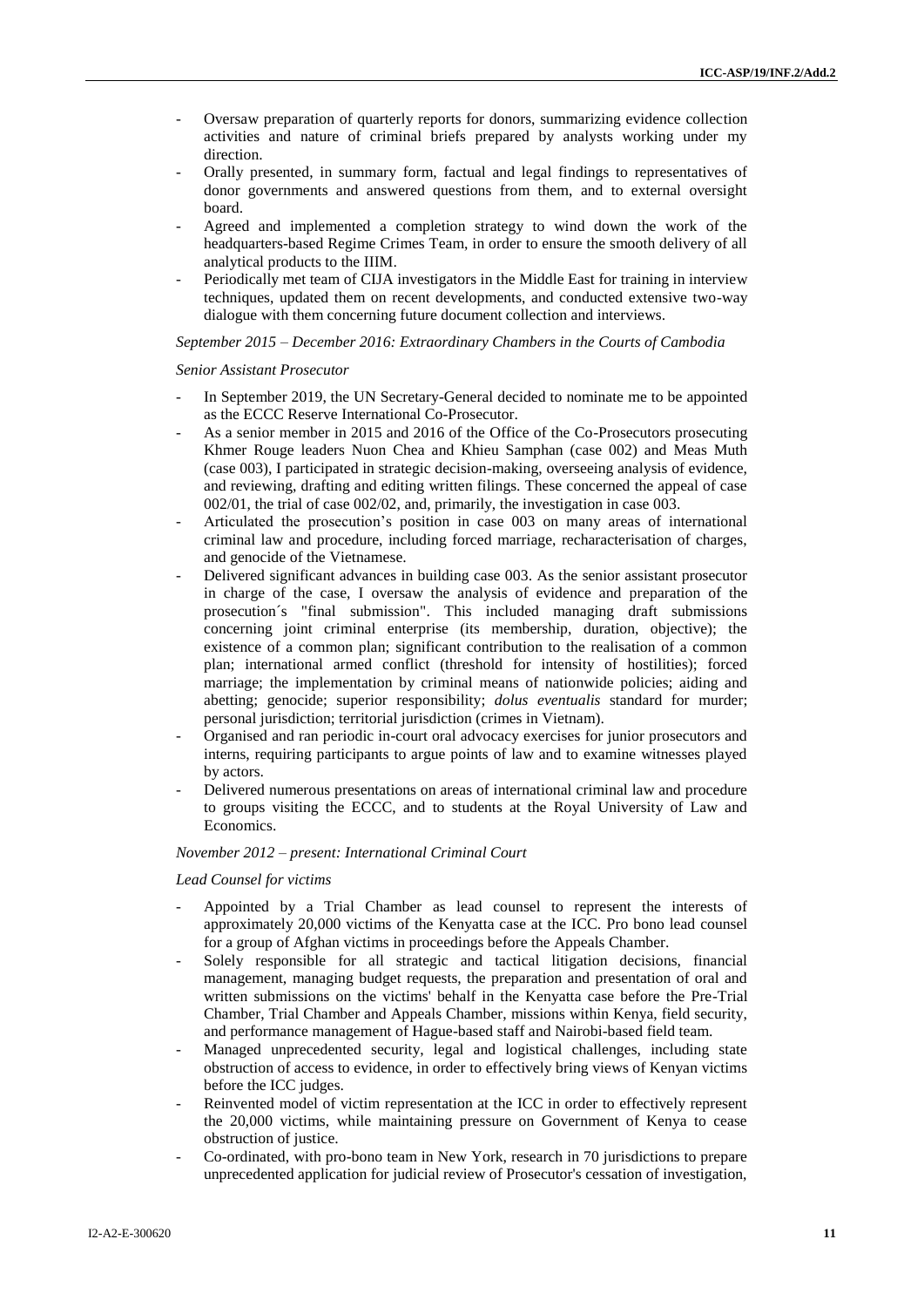focusing on the Prosecutor's Article 54 duty to fully and promptly investigate and prosecute.

- Co-ordinated staff in diverse locations to ensure effective outcomes, oversaw budget, supervised logistical preparations for dozens of meetings across Kenya with victims, NGOs and diplomats.
- Negotiated budget-related issues with ICC Registry, and participated in initiatives at the Registrar's request as part of the Registrar's ReVision project to restructure, and secure more efficient funding of, victim participation, and reviewed ICC programme budgets by the ICC CBF.
- Communicated with the OTP orally and in writing, pressing for more rigorous investigation and prosecution of sexual violence crimes in Kenya, and crimes by the Kenyan police.
- Communicated effectively in live and recorded interviews to international and domestic radio, television and print media including BBC, Le Monde, The Economist, The New York Times, Al Jazeera, France 24 and all major Kenyan media outlets.
- Communicated in court, to diplomats, civil society, donors, members of the UN Security Council, as well as to hundreds victims in village halls in many locations in western Kenya.
- Developed a strategy to ensure that the voices of the victims were heard, and to press the Office of the Prosecutor, and the Government of Kenya, to comply with their Rome Statute obligations.
- Oversaw the drafting of submissions on sexual violence; victims' participatory rights in the pre-trial and trial periods; the victims' right to an expeditious and thorough investigation; Kenya's obligations under Part 9 of the Rome Statute, the Vienna Convention on the Law of Treaties and the Articles of State Responsibility for Intentionally Wrongful Acts; jurisprudence of the European Court of Human Rights and the Inter-American Court of Human Rights on the victims' right to know the full truth about the crimes committed against them, to have those responsible held accountable, and to receive just and prompt reparation for the harm suffered; the duty to be present at trial; the duty of states to investigate and prosecute.
- Responded orally to arguments put forth by the Government of Kenya, and by the Kenyatta Defence concerning state non-cooperation, and the constitutional duties of the president.
- Managed extensive fieldwork in towns and villages across western Kenya including 55 days of meetings over two and a half years with over one thousand victims. Each briefing focused on developments in the case, and incorporated intensive question-andanswer sessions during which victims put questions to me concerning collapse of the case.
- Spoke at side events at the ICC Assembly of States Parties in 2013, 2014 and 2016.

#### *September 2009 – December 2012: International Criminal Tribunal for the former Yugoslavia*

#### *Trial Attorney, Office of the Prosecutor, in trial of Radovan Karadžić*

As a key member of the courtroom team in the trial, I provided strategic and tactical advice to the prosecution team regarding the conduct of the litigation, and participated fully in the trial itself.

- Supervised junior lawyers in their assessment of evidence and drafting prosecution submissions.
- Mentored junior lawyers, providing career advice and constructive criticism relating to outputs.
- Delivered clear and effective briefings to trial team regarding the principal factual, procedural and substantive law issues arising in the Karadzic case as the case progressed.
- Examined and cross-examined dozens of fact witnesses, including victims and insiders, and expert witnesses concerning highly technical aspects of ballistics, explosives and sniping.
- Prepared and delivered concise oral argument in court on a range of procedural issues.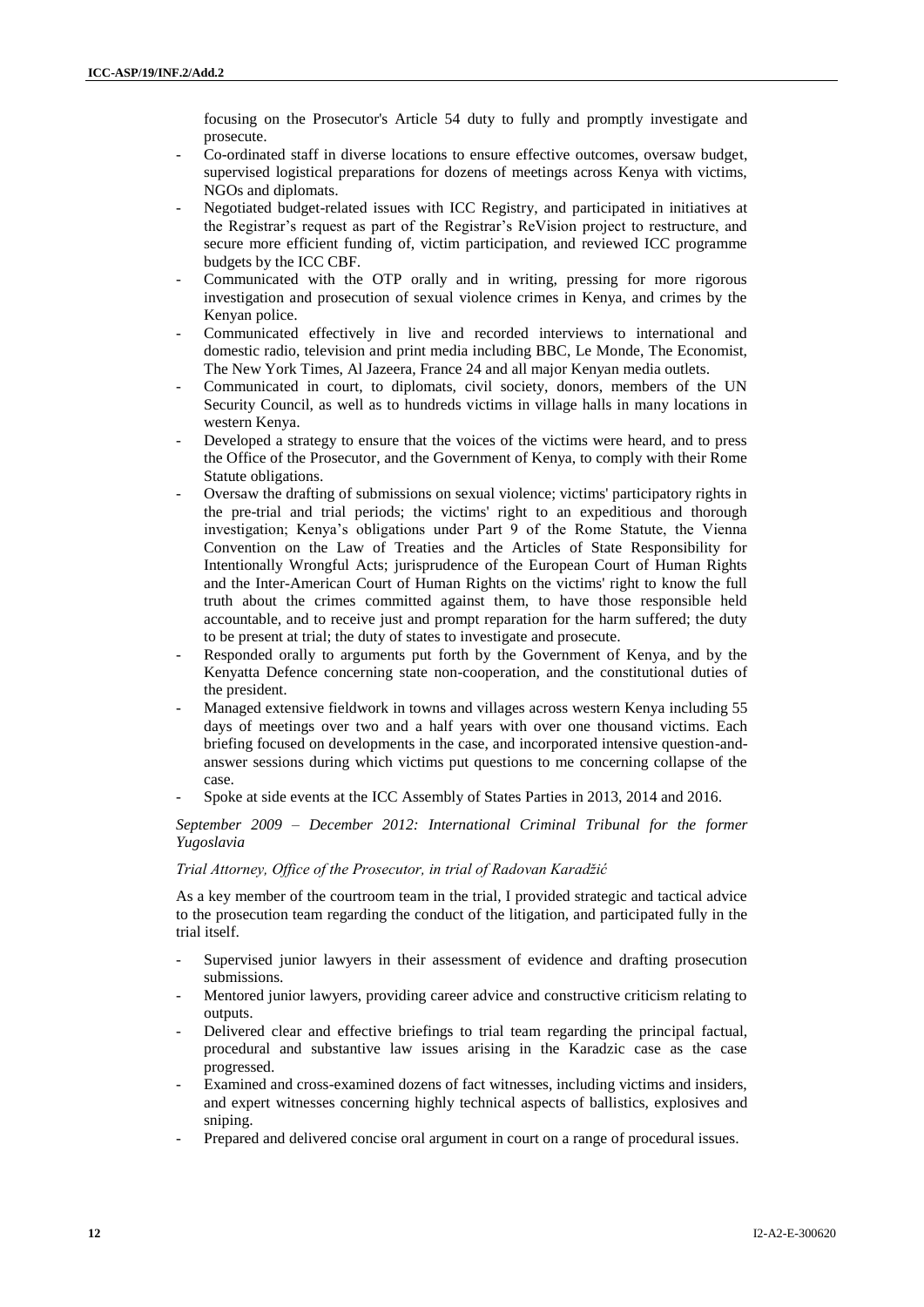- Oversaw trial preparation, including drafting of motions, responses and replies; preparation of amalgamated statements; selection of exhibits for use with witnesses in court.
- Liaised extensively with the defence in The Hague and in Sarajevo in a cooperative manner.
- Liaised extensively with members of my and other prosecution teams, trial support, field support, language support, members of Judges' staff and investigations staff, Prosecutor's immediate office, OTP Leadership Research Team, and Military Analysis Team.
- Engaged in negotiations with an expert witness who refused to testify in the Karadzic trial. After he persistently refused to testify, I drafted and supervised the preparation of filings for contempt; applied for a warrant of arrest in order to secure his arrest in Bosnia and transfer to The Hague.
- Recommended, after consultation with other trial attorneys and investigators, which witnesses be called and which municipalities be dropped from the indictment.
- Managed a sub-team tasked with identifying, analyzing, and authenticating, through a state security witness, 700 intercepted conversations for submission in court as evidence.
- Organised meetings in Sarajevo between defence lawyers and prosecution witnesses, and ran the meetings in a fair and effective manner such that the defence and the witnesses felt at ease.
- Briefed domestic prosecutors from the former Yugoslavia about the drafting and amendment of indictments, including how to properly plead a joint criminal enterprise and genocide.
- Addressed major conference in The Hague on international criminal procedure and the right to an expeditious trial, and made specific procedural recommendations aimed at running major leadership trials more expeditiously.

#### *October 2008 – August 2009: Circuit Court, High Court, and Supreme Court of Ireland*

#### *Barrister-at-law*

- Appeared in court on an almost daily basis before the Circuit Court, High Court, the (non-jury) Special Criminal Court and Supreme Court of Ireland, representing defendants in prosecutions for a range of non-fatal offences, extradition, contempt of court, terrorism and seizure of criminal assets.

#### *November 2007 – October 2008: International Criminal Tribunal for Rwanda*

#### *Trial Attorney, Office of the Prosecutor*

- Appeared in court, on an almost daily basis, in the six-accused Nyiramasuhuko et al. trial, which concerned the killing of over 200,000 persons in Butare prefecture and other crimes, and opposed as necessary oral arguments put forth by all six defence teams. All six were convicted and their convictions upheld on appeal.
- Made oral submissions on a wide range of procedural and substantive areas.
- Drafted motions, responses, replies, briefs and other written legal submissions filed in French by six francophone defence teams. Supervised legal research support.
- Reviewed vast quantities of transcripts, witness statements and other evidence.
- Managed preparation for interview, and led the interview of perpetrator and victim witnesses in Rwanda, and alibi witnesses in Burundi and Malawi.
- Reviewed possibility of Rule 61 hearing against high-level fugitive for the Prosecutor.
- Proposed amendments to Chief of Prosecutions regarding the indictment of newlyarrested fugitive.

#### *February 2007 – August 2007: International Independent Investigation Commission*

#### *Legal Adviser*

- Provided strategic and tactical advice to Commissioner and senior lawyers responsible for the investigation into the assassination of former Lebanese prime minister Rafik Hariri.
- Liaised frequently with analysts, investigators, other lawyers, field security, and language support.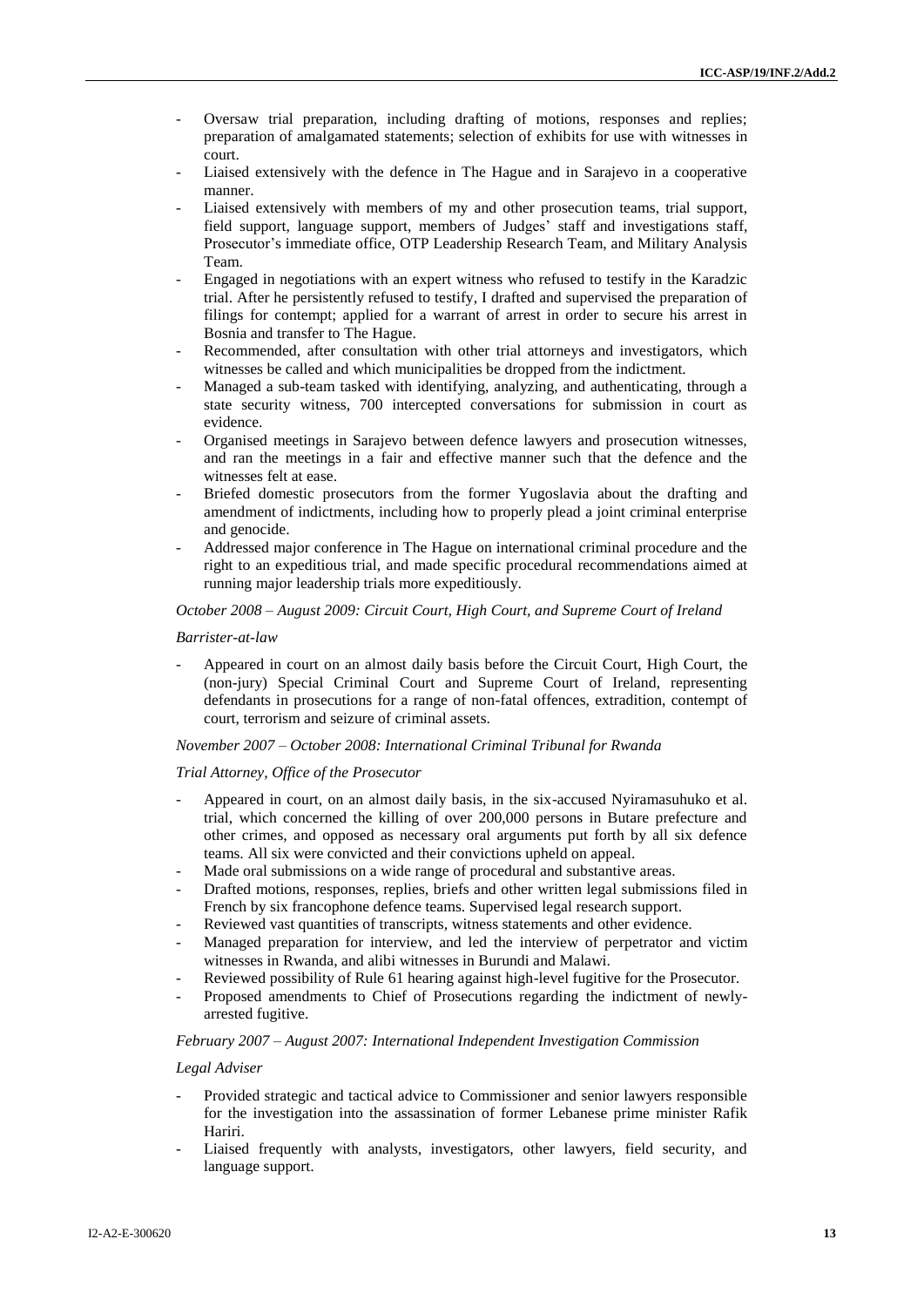- Reviewed and provided comments on the Commission's reports to the U.N. Security Council.
- Prepared and co-conducted for three days in Syria a major insider interview.

*June 2001 – February 2007: International Criminal Tribunal for the former Yugoslavia*

### *Trial Attorney, Office of the Prosecutor*

- Lead author, under the supervision of Mark B. Harmon, of almost all motions, responses and replies filed by the prosecution (at the pre-trial, trial, sentencing and interlocutory appellate stages) in the *Krajisnik*, *Plavsic*, *Ljubicic*, *Deronjic* and *Cesic* cases. I also drafted some submissions filed in the *Lukic* and *Lukic*, *Mico Stanisic* and *Brdjanin* cases. Despite this heavy volume, I never missed a deadline.
- Managed teams of junior lawyers and interns efficiently in their legal research, drafting of summaries of evidence, and reviewed their contributions to the final trial brief.
- Made numerous arguments in order to focus trial on the matters truly in dispute.
- Examined witnesses in a manner which made best use of the limited time available, concentrated on the matters at issue in the case, and respected the dignity of the witnesses.
- Used Sanction software to present, in court, video, audio and documentary evidence.
- Researched ICTR, ICTY, European Court of Human Rights and domestic jurisprudence.
- Managed team drafting the final trial brief in the case of Momcilo Krajisnik, one of the senior architects of the Bosnian Serb ethnic cleansing campaign.
- Delegated tasks to senior and junior members of the team, reviewed incoming drafted and provided comments, ensured that internal and external deadlines were observed, and coordinated the final collation and checking of the final brief and its extensive appendices.
- Presented oral argument during prosecution's closing argument on ten complex legal questions put to the prosecution by the Trial Chamber at the conclusion of the Krajisnik trial.
- Conducted the examination-in-chief of insider witnesses, expert witnesses, and crime base witnesses, several of whom were massacre survivors.

#### *August 1997 – June 2001: Freshfields Bruckhaus Deringer*

#### *Trainee Solicitor (1997-99); Associate (1999-2001)*

- Freshfields is one of the world's leading law firms. I was recruited to its graduate training program while at Cambridge. During my training period at Freshfields, I was selected to work at its Tokyo office for six months, and later to go on secondment to its oldest client, the Bank of England.
- Drafted witness statements, settlement agreements, statements of claim, attended client meetings, interviewed fact and expert witnesses.
- Undertook legal research and drafted memoranda of advice on a range of complex areas relating to financial regulation, mergers and acquisitions, listing of securities, management buy-outs, and the impact on the Bank of England of large quantities of new financial services instruments.

#### **Academic background; Admissions to practice; Languages**

1995-1996 University of Cambridge

Master of Philosophy in International Relations

1990-1994 Trinity College, Dublin

#### Bachelor of Laws

- Admitted to practice in England and Wales in 1999 and in Ireland in 2008.
- Strong working knowledge of Spanish and French.
- Extensive knowledge of evidence management, trial management and courtroom evidence-presentation and transcription software.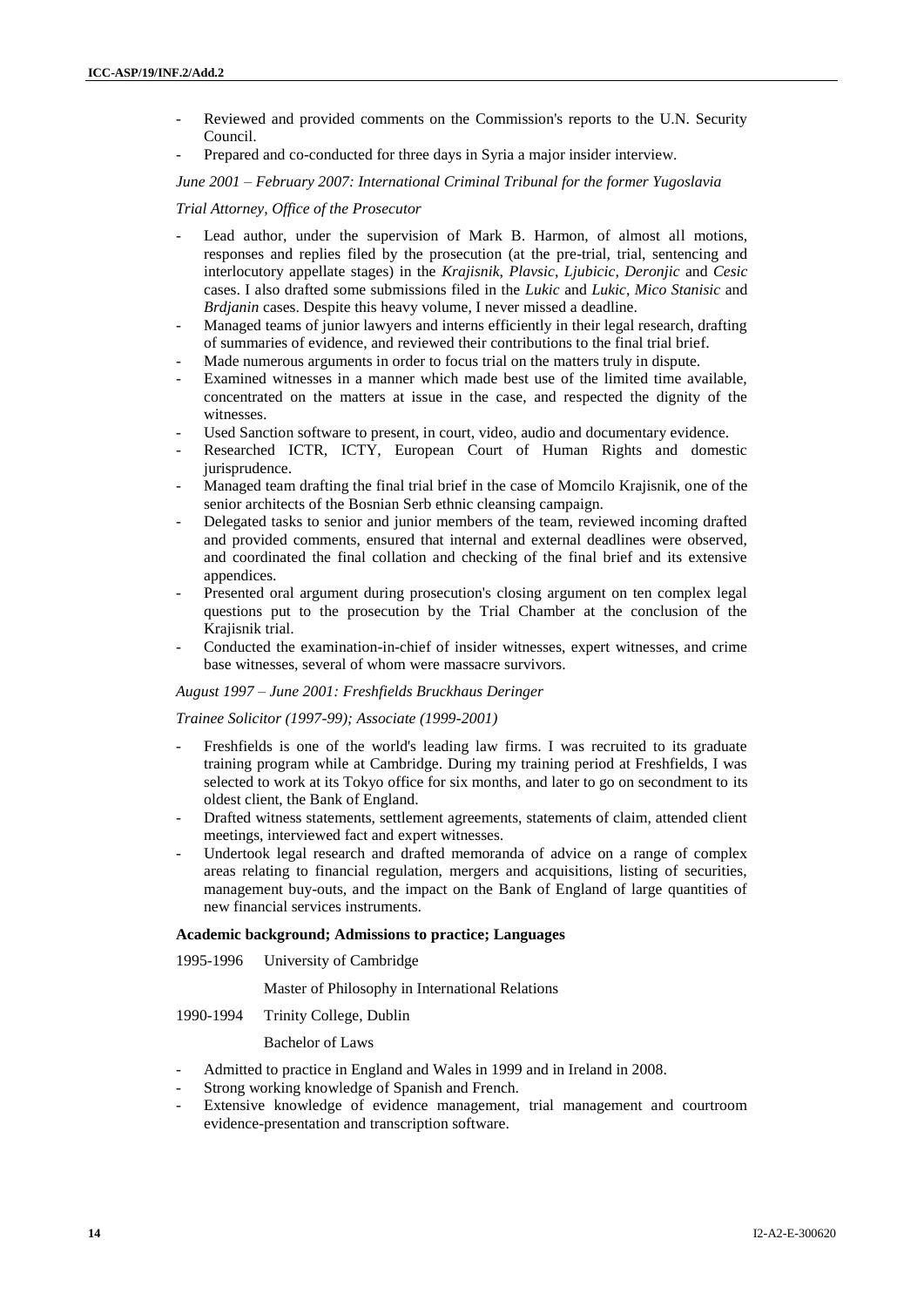#### **Publications**

- *General Assembly Referral to the International Criminal Court*, in "The Past, Present and Future of the International Criminal Court", International Nuremberg Principles Academy (forthcoming).
- *Current Developments at the International Criminal Court*, JICJ. Co-authored with P. Hayden and K. Kappos, 2016.
- *Evidence, in International Criminal Procedure - Principles and Rules*, edited by Göran Sluiter and others, Oxford University Press. Co-authored with three others. 2013.
- *Uneasy partners: Evidence, Truth and History in International Trials* Journal of International Criminal Justice, Oxford University Press (JICJ). 2012.
- *Prosecution at the ICTY: Achievements and Challenges*, Südosteuropa Mitteilungen. 2012.
- *International Tribunals and the Right to a Speedy Trial: Problems and Possible Remedies*, Law in Context. Co-authored with David Tolbert. 2009.
- *ICTY and ICTR pre-trial proceedings and Subpoenas*: two entries in "The Oxford Companion to International Criminal Justice", Oxford University Press. 2009.
- *Provisional Release in the Law of the International Criminal Tribunal for the former Yugoslavia*, in "The Legal Regime of the International Criminal Court" Martinus Nijhoff Publishers. 2009.
- Review of M. Cherif Bassiouni, *The Legislative History of the International Criminal Court*, JICJ. Co-authored with L. K. Morris. September 2008
- Review of Olaoluwa Olusanya, *Sentencing War Crimes and Crimes against Humanity under the International Criminal Tribunal for the former Yugoslavia*, JICJ. November 2007.
- *Ordinary Sentences for Extraordinary Crimes*, JICJ. Co-authored with Mark B. Harmon. July 2007
- *Prosecuting Massive Crimes with Primitive Tools: Three Difficulties Encountered by Prosecutors in International Criminal Proceedings*, JICJ. Co-authored with Mark B. Harmon. June 2004.
- *Current Developments at the Ad Hoc International Criminal Tribunals*. Co-authored, with Daryl A. Mundis and Barbara Goy, ten instalments of periodic digest of international criminal law in JICJ in 2004-2008.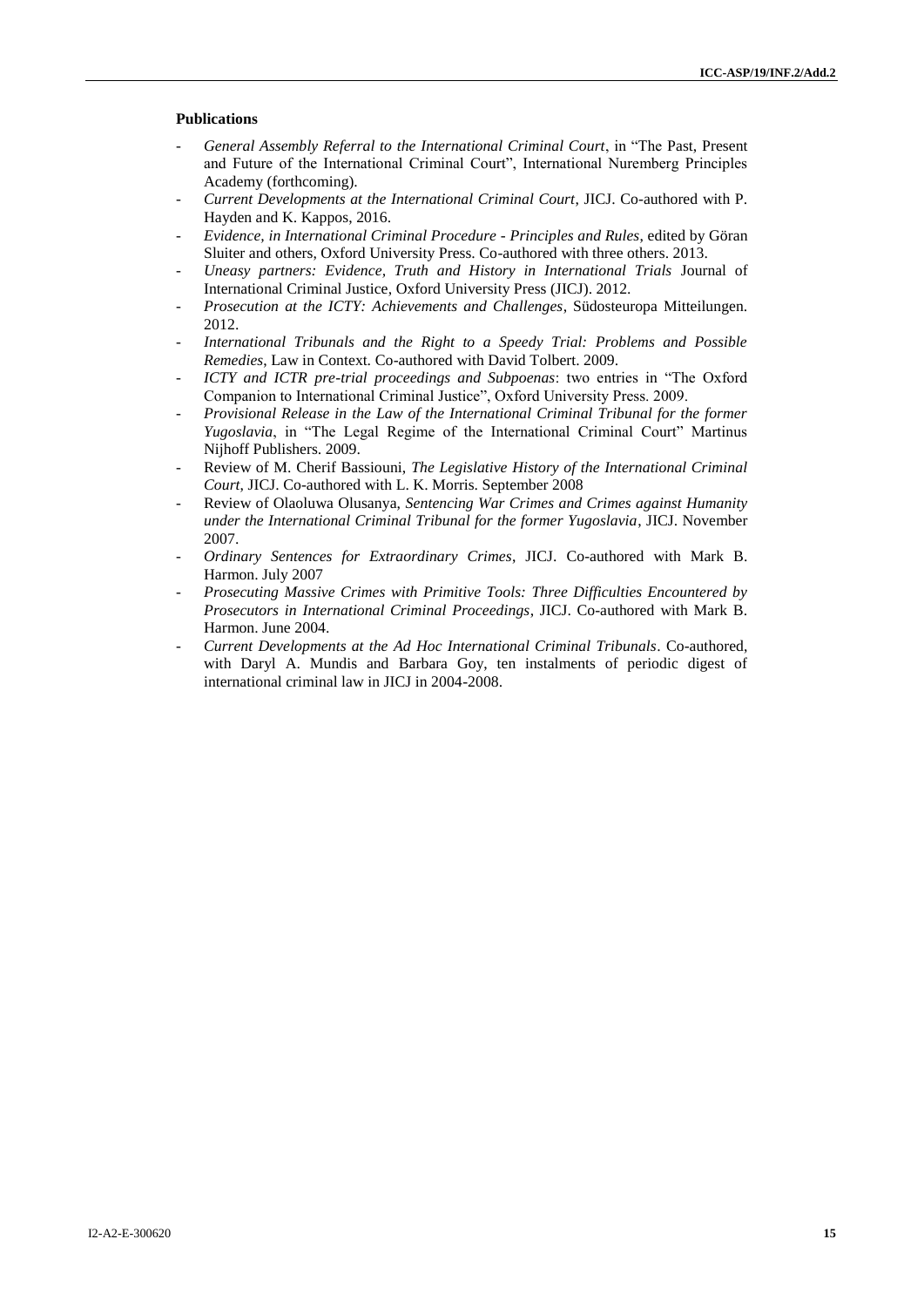## **C. Susan Okalany (Uganda)**

[Original : English]

## **1. Letter of motivation**

30 October 2019

Chair, Committee on the Election of the Prosecutor

Dear Madam

My name is Susan Okalany. I am delighted to express my interest in the position of Prosecutor of the International Criminal Court (ICC).

I am currently serving my country Uganda, as judge of the High Court. It has always been my ambition to practice law at the international level as prosecutor, due to my passion for assisting bring justice to the ever rising number of victims of war crimes, crimes against humanity among other crimes.

I developed my passion for advocating for victims and witnesses of crime generally, during the sixteen years that I served as State Attorney with the Directorate of Public Prosecutions, helping mostly poor and oppressed women and children to obtain justice and when applicable, helping innocent suspects escape incarceration, by presiding over the conduct of effective and conclusive investigations. As a courtroom criminal law practitioner, I developed the requisite understanding of trial generally advocacy, but specifically appreciating the heavy burden placed on the prosecution to establish the relevant elements of offences beyond reasonable doubt and considering the question of credibility and admissibility of different types of evidence. Not only did I progress in my carrier in terms of ranks, but also earned the respect of my superiors and juniors as well as the legal fraternity generally and the public also, who came to know me as an independent, impartial, and resourceful prosecutor, with the ability to work well with and to groom colleagues within the justice sector. I became one of the few prosecutors, trusted by my superiors with the handling and management of high profile complex investigations and trials. It did not thus come as a surprise to me, when I was chosen to take over the prosecution of the 2010 *Kampala bombings* case after the tragic assassination of the then lead prosecutor of that case. Despite of the odds against us, my team and I accomplished that assignment with much success.

Over three years ago, I was appointed High Court Judge and assigned duties in the Mbale Circuit as well as in the International Crimes Division (ICD) of the High Court. Apart from hearing and determining several criminal and civil cases in my circuit, I conducted the pretrial hearing of the case of *Uganda Versus Thomas Latoni Kwoyelo* (HCT-00-ICD-CR-No. 0002/2010) while following a high breed legal regime which entailed reliance on international legal principles and domestic law and confirmed the charges preferred. The main trial which is being undertaken under the complimentarily provisions of the Rome Statute is ongoing. Serving the ICC as the Prosecutor is an opportunity that I would therefore unreservedly dedicate myself to, considering my expertise as a public prosecutor and my practice as presiding judge in the Mbale Circuit as well as judge in the ICD. I am convinced that I will be a valuable resource person to the ICC considering the relevant skills and competencies that I have.

I am confident that I will meet the expectations of the ICC and hope that I will be given a chance. Thank you for your time and I look forward to hearing from your Committee soon.

Sincerely

Susan Okalany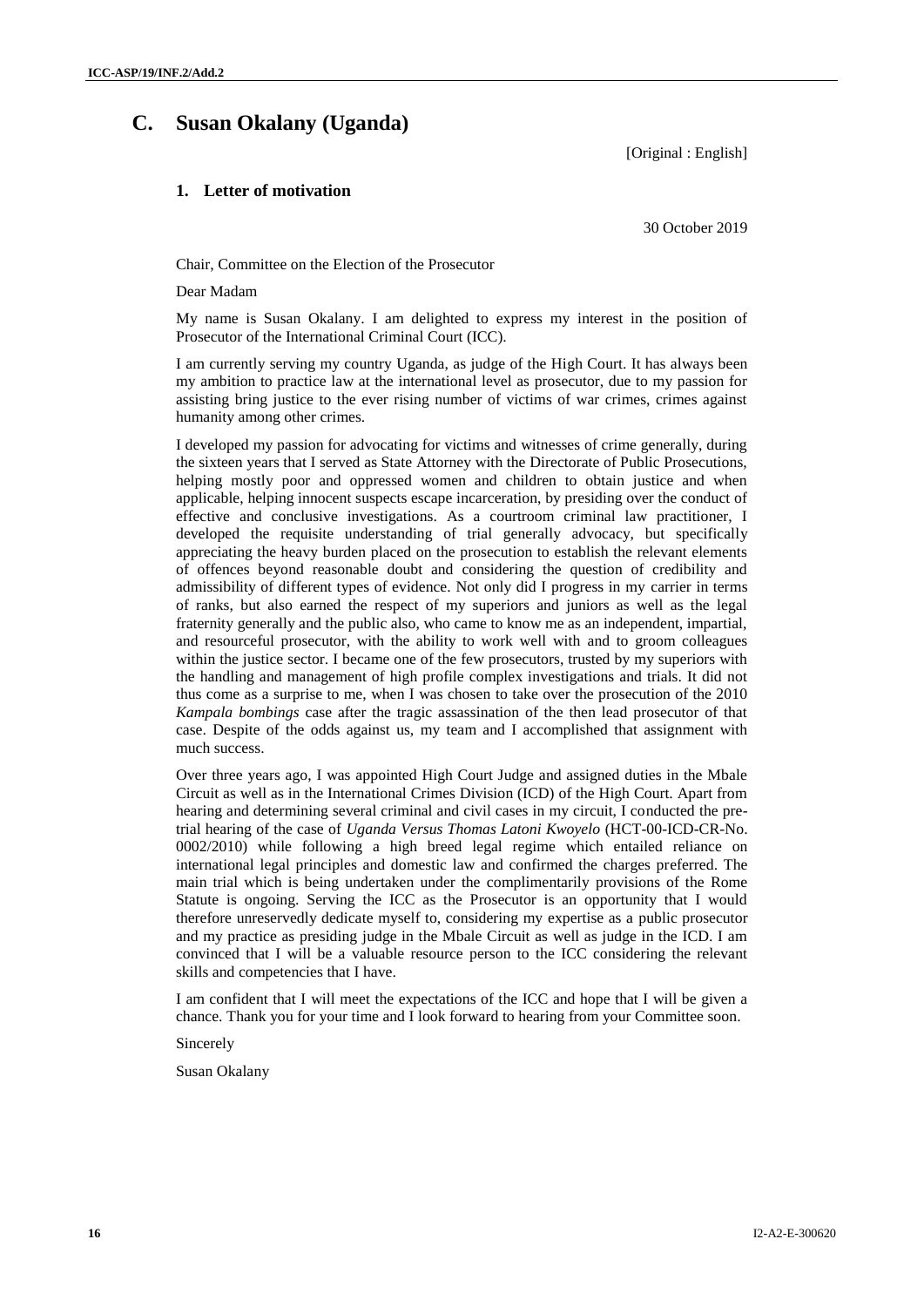## **2. Curriculum vitae**

#### **Susan Okalany, High Court Judge**

Nationality: Ugandan

#### **Professional profile**

Susan Okalany is a Judge of the High Court of Uganda, a post she has held since 2016. Her current workstation is the Mbale High Circuit, which she heads. She is also a judge of the International Criminal Division (ICD) of the High Court of Uganda, where she was the Pretrial Judge in the trial of *Thomas Latoni Kwoyelo*, HCT-00-ICD-CR-NO. 0002/2010, which is a trial being undertaken in line with the complementarity principle of the Rome Statute. In the course of the two-year pre-trial hearing, she rendered several decisions, including the one allowing victims in the case to participate at all stages of the trial, subject to rules of evidence and procedure. She also made another decision overruling a preliminary objection opposing charges brought under Customary International Law. She confirmed charges of war crimes as violations of Common Article 3 to the Geneva Conventions of 1949, crimes against humanity as well as charges brought against Mr. Thomas Latoni Kwoyelo under Uganda's Penal Code Act.

Susan was a State Attorney working for the Directorate of Public Prosecutions (DPP), Uganda, and rose from the rank of Pupil State Attorney to Senior Principal State Attorney, during the 16 years of her service in the Directorate of Public Prosecutions, now known as the Office of the Director of Public Prosecutions (ODPP). She has served as a Resident State Attorney in several rural districts of Uganda, handling hundreds of criminal prosecutions, the majority of which, being cases of sexual and gender based violence against girls and women. From 2011 to 2016, she was head of the Gender and Sexual Offenses desk and working with a team of prosecutors and the DPP planning Unit. With the support of the DPP Top Management, she championed the process of restructuring the Gender, Children and Sexual Offences Desk into the Department of Gender, Children and Sexual Offences. Also, working with the Justice Law and Order Sector (JLOS), UNICEF, DPP staff and a Consultant, she provided oversight for the development of the Handbook for the Directorate of Public Prosecutions on Prosecuting child-related and SGBV cases in Uganda. Subsequently, she implemented training workshops to disseminate the said handbook to prosecutors and other stakeholders.

Following the assassination of her colleague, the late Ms. Joan Kagezi, who was lead prosecutor in the 2010 *Kampala bombings* case (in which 74 people lost their lives and over 71 others sustained injuries), Susan was appointed lead prosecutor in the case in May, 2015 and after a marathon trial, 8 (eight) out of 13 (thirteen) accused persons were convicted and sentenced to various jail terms, including life imprisonment.

Because of her role in the successful prosecution of the *Kampala bombings* case, she received the award of Prosecutor of the Year, by the International Association of Prosecutors (IAP) in Beijing, China in September, 2017.

#### **Career summary**

#### *2016 – Present: Resident Judge, Mbale High Court Circuit, Judiciary of Uganda, Kampala*

Presiding over hearings and adjudication of Criminal and Civil cases as well as hearing and determining appeals from the Grade 1 and Chief Magistrates Courts in the Mbale High Court Circuit. Additionally, handling reviews of own decisions and revision of lower court decisions. Conducting court annexed mediation proceedings in Civil Matters, conducting plea bargain sessions in criminal matters, supervision of lower courts in the circuit.

Presiding over Pre-trials and trials of matters assigned by the head of the ICD. Oversight management of the circuit. Providing leadership to the JLOS Regional Case management Committee (RCC) that examines challenges and devises innovative processes for effective case management and generally, promoting case management innovations of the judiciary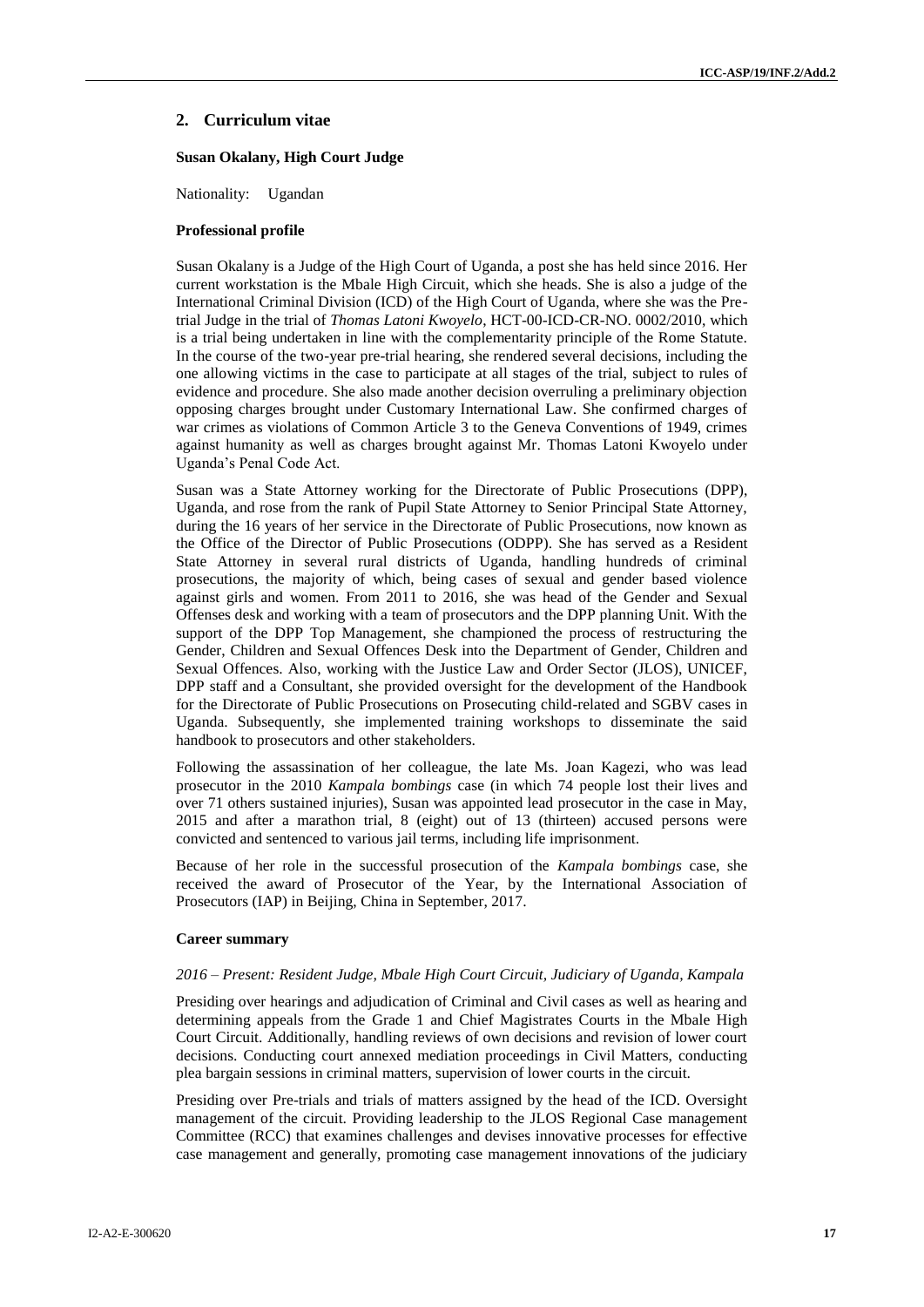at the circuit, such as plea bargaining, mediation and small claims procedure, as well as holding public sensitization barazas in the circuit.

*August 2014 – April 2016: Senior Principal State Attorney, Directorate of Public Prosecutions, Kampala*

*13 December 2007 – August 2014: Principal State Attorney, Directorate of Public Prosecutions, Kampala*

*23 July 2003 – 12 December 2007: Senior State Attorney, Directorate of Public Prosecutions, Kampala*

*30 March 2003 – 22 July 2003: State Attorney (upon Confirmation in appointment), Directorate of Public Prosecutions, Kampala*

*21 June 1999 – 18 March 2003: Pupil State Attorney, Directorate of Public Prosecutions, Kampala*

*1997-1998: Consular Assistant, American Embassy, Kampala*

*1995-1996: Researcher/Programme Officer, Forum for Women in Democracy, Kampala*

*1994-1995: Legal Assistant Ochienghs-Wellborn & Co. Advocates, Tororo*

*1990-1993: Intern (during university vacations), Ochienghs-Wellborn & Co. Advocates, Tororo*

#### **Special assignments**

*2016 – TO DATE: Associate Judge of the ICD*

Conducted the Pre-trial hearing in *Uganda Versus Thomas Latoni Kwoyelo*, rendering rulings permitting for the first time in Uganda's legal dispensation for victims to participate as parties in trials and for charges to be framed. She is pre-trial judge and panel judge in other matters scheduled for hearing soon.

*2015-2016: Lead Prosecutor, Uganda Vs Hussein Hassan Agade and others, (CRIMINAL SESSION CASE No. 0001 OF 2010 (Arising from Nakawa Chief Magistrate's Court Crim. Case No. 574 of 2010) – The KAMPALA 2010 BOMBINGS CASE*

Worked with a team of investigators, including the FBI, Uganda Police, Kenya Police and Tanzania Police, as well as prosecutors, leading to the conviction of 8 out of the 13 accused persons for terrorism and related offences and their sentencing to life imprisonment and lesser sentences.

*2011-2016: Head, Department of Gender, Children and Sexual Offences, Directorate of Public Prosecutions, Kampala* 

Worked with a team of prosecutors and the DPP Planning Unit and the support of the DPP Top Management, to make a case to the relevant Government Ministries for the elevation of the Gender, Children and Sexual Offences Desk to the Department of Gender, Children and Sexual Offences. Worked with UNICEF and Pro Initiatives Agency to develop a Handbook for the Directorate of Public Prosecutions on *Prosecuting child-related and SGBV cases in Uganda*. Organized training workshops to disseminate the said Handbook to prosecutors, judicial officers and other relevant stakeholders. Coordinated the handling and prosecution of Gender Based Violence and Child related cases country-wide, in addition to supporting, supervising and monitoring the activities of the new Department. Reviewed decisions of prosecutors handling GBV and child related cases sent to the Director of Public Prosecutions and rendered guidance to investigators and prosecutors on the effective investigation and prosecution of Gender Based Violence and child related cases countrywide. Drafted pleadings, conducted research and reported to the Director of Public Prosecutions on a monthly basis.

#### *2014: Lead Prosecutor, Uganda Vs Jacqueline Uwera Nsenga, (CRIMINAL SESSION CASE NO. 0312 OF 2013), MURDER*

Worked with a team of investigators and prosecutors, leading to the conviction and sentencing of Ms. Nsenga to imprisonment for 20 years for the murder of her husband.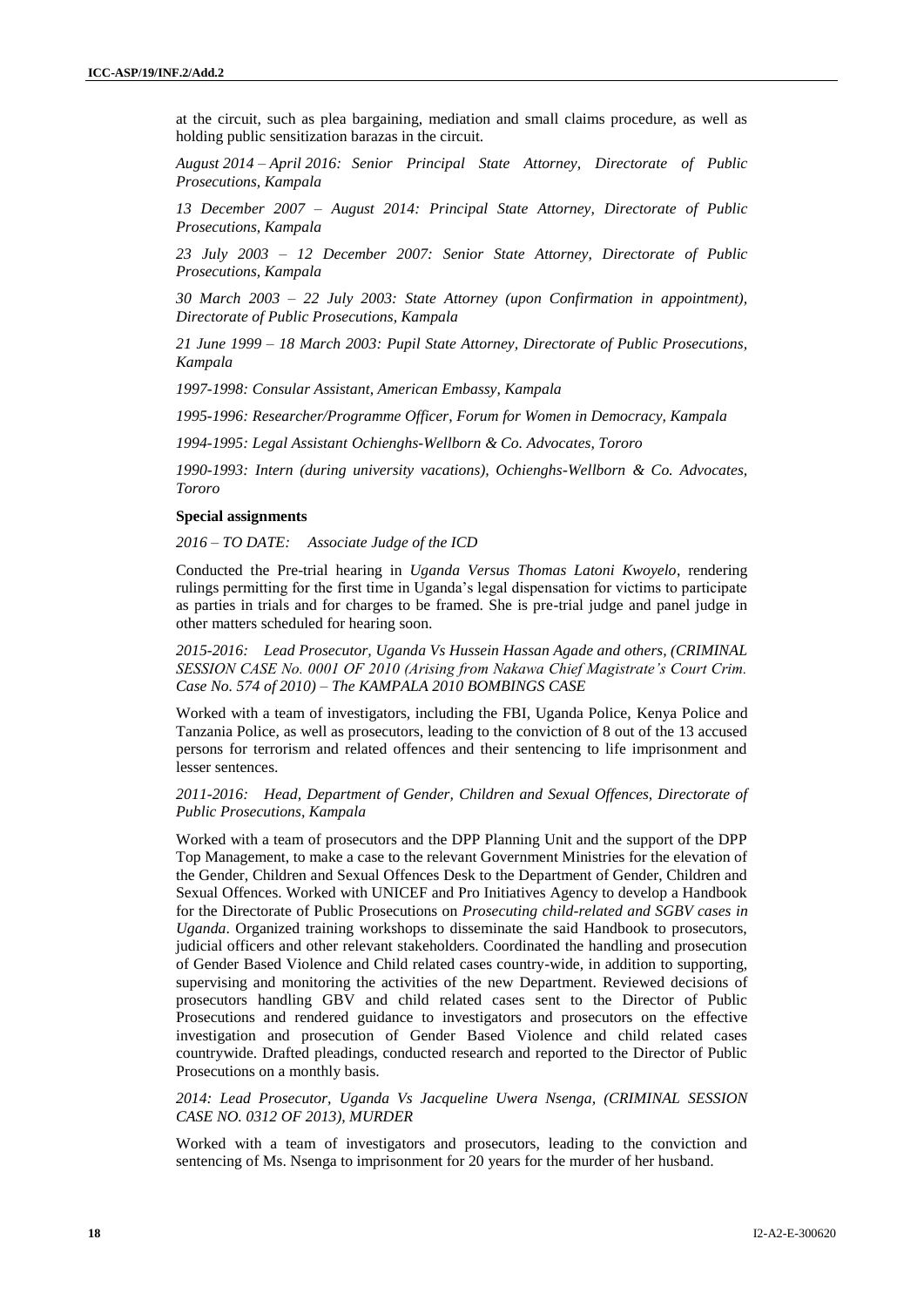*2012: Lead Prosecutor, Uganda Vs Kato Kajubi Godfrey (CRIMINAL. SESSION CASE NO. 16 OF 2009) MURDER*

Worked with a team of investigators and prosecutors, leading to the conviction and sentencing of Mr. Kato Kajubi to imprisonment for life for the heinous ritual murder of a child.

#### *2013-2016: DPP Member and Chairperson, Access to Justice for Children and Youth, Uganda National Working Group*

Worked together with members of the Uganda Law Society (ULS) National Working Group, the Law Society of Kenya National Working Group and the Tanganyika Law Society National Working Group, supported by the Canadian Bar Association, to design and implement activities to strengthen the capacity of key stakeholders in implementing a Child Friendly Justice system for Uganda and to make proposals for the adoption and effective implementation of a comprehensive child friendly justice system by all duty bearers in East Africa. Provided leadership in the development of a *Training of Trainers Manual for Duty Bearers within the Uganda Child Justice System* and in the subsequent training workshops for duty bearers.

#### *2015 – 2016: Chairperson, Justice for Children Steering Committee, under the Justice for Children Programme of JLOS, Kampala*

Worked together with other members of the Justice for Children Steering Committee, established under the Justice for Children Program (J4C) of JLOS and with the support of UNICEF, to build the capacities of the District Case Management Committees (DCCs) in the seven districts of Acholi (Northern Region), five districts of the East and North Eastern Region, two districts in Central Uganda and the two districts of the Western Region and advocating for justice for all children in contact with the law, through institutional reforms, improvements in legislation/policy and targeted support to key institutions within and outside the sector. For instance, during her tenure, UNICEF agreed to and installed Audio-Visual links in eight circuits of the High court.

*2011 – 2014: Secretary, Justice for Children Steering Committee, under the Justice for Children Programme of JLOS, Kampala.*

#### *2011: Head, Electoral Offences Investigations and Prosecutions Task Force*

Supervised and monitored the investigation and prosecution of election violence cases country-wide. Responded to complaints made to the DPP on election offences. Reviewed election cases submitted to the DPP and gave guidance to investigators and prosecutors regarding the effective investigation and prosecution of election offences. Drafted pleadings, supervised the prosecution of election cases and made reports to the DPP.

|                                     | January 2007 – December 2010: Resident State Attorney – DPP's Office, Mbarara |
|-------------------------------------|-------------------------------------------------------------------------------|
|                                     | January 2004 – December 2006: Resident State Attorney, DPP's Office, Masaka   |
| August 2001 – December 2003:        | Resident State Attorney, DPP's Office, Iganga                                 |
| <i>January</i> $2000 - July 2001$ : | <b>Resident State Attorney</b>                                                |

Supervised State Attorneys, State Prosecutors and Support Staff in the Offices of the Resident State Attorney of Tororo, Iganga, Masaka and Mbarara. Promoted the effective and efficient handling of investigations and the prosecution of criminal cases in the Districts of Tororo, Pallisa, Busia, Iganga, Bugiri, Mayuge, Masaka, Sembabule, Rakai, Mbarara, Isingiro, Kiruhura and Ibanda. Handled and prosecuted cases in the High Court and the subordinate courts. Handled Appeals in the Court of Appeal and the High Court. Handled public complaints. Coordinated and cooperated with sister criminal justice agencies for better service delivery. Conducted legal research. Drafted pleadings. Coached and mentored staff. Made monthly prosecution and accountability reports to the Director of Public Prosecutions.

#### *1997-1998: Consular Assistant, US Embassy, Kampala*

Provided consular assistance and advice to American and Ugandan Citizens on consular matters. Conducted routine administrative tasks such as processing passports for US citizens and travel visas for non-citizens. Acted as liaison between the embassy, Ugandan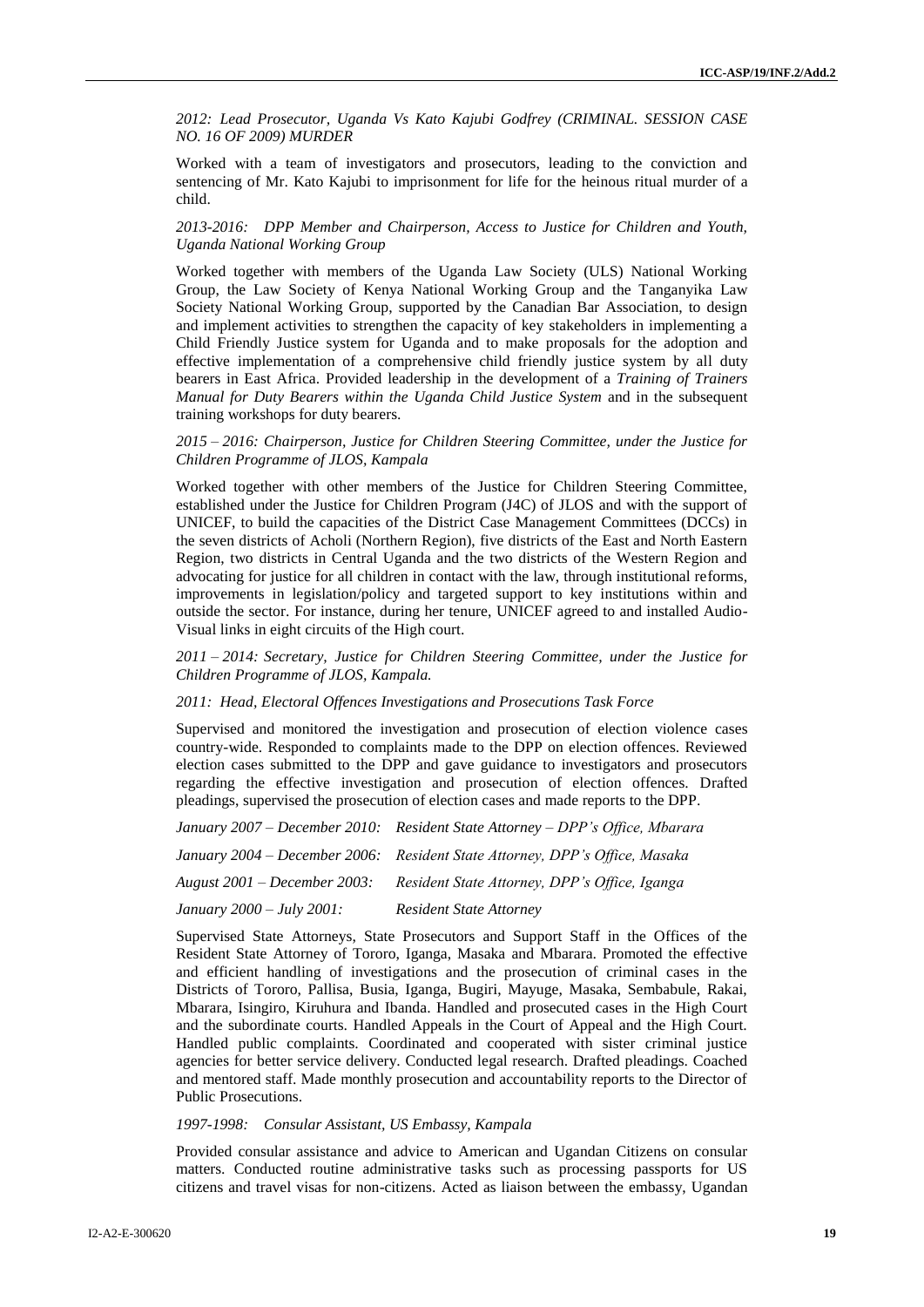law enforcement agencies and the Ministry of Foreign Affairs. Maintained consular records. Reported to the Consular officer.

#### *1995-1996: Researcher/Programme Officer, Forum for Women in Democracy, Kampala*

Provided research support for women Parliamentarians on specific issues related to promoting gender mainstreaming and equality in their work as well as designed and executed countrywide capacity building programmes for women in political office at the local governments and national levels.

*1994-1995: Legal Assistant, Ochienghs-Wellborn & Co. Advocates, Tororo*

Interviewed clients and prepared case summaries, drafting pleadings, summons and hearing notices as well and ensured that the same are filed and served upon the opposite party. Maintained case files and other relevant records while keeping clients informed at all stages and communicating case progress. Conducted legal research.

#### *1990-1993: Intern (During long university vacations)*

Interviewed clients and prepared case summaries. Accompanied the senior partner to court to take courtroom notes and update his diary. Conducted legal research for the senior partner on pertinent issues assigned and discussing with him my legal opinions.

#### **Academic qualifications**

| $1993 - 1994$ : | Law Development centre, Kampala, Diploma in Legal Practice                                                                                                 |
|-----------------|------------------------------------------------------------------------------------------------------------------------------------------------------------|
| $1990 - 1993$ : | Makerere University Kampala, Bachelor of Laws degree (Second<br>Class with Honours Lower Division)                                                         |
|                 | Research Paper: A Dissertation on "The impact of female"<br>circumcision on Women's Health and Status; A case study of the<br>Sabiny of Kapchorwa" – 1993. |
| $1988 - 1990$ : | Ngora High School, Kumi, Uganda Advanced Certificate of Education                                                                                          |
| $1983 - 1987$ : | Sebei College Tegeres & Tororo Girls' School, Uganda Certificate of<br>Education                                                                           |

#### **Professional qualifications**

| <b>August 2019:</b> | International Committee of the Red Cross and the Judicial Training<br>Institute (JTI) – Judicial Officers Seminar on International<br>Humanitarian Law                                                                                                                       |
|---------------------|------------------------------------------------------------------------------------------------------------------------------------------------------------------------------------------------------------------------------------------------------------------------------|
| July 2019:          | Regional Training Facility on Prevention and Suppression of Sexual<br>and Gender Based Violence in the Great Lakes Region (RTF) and<br>Maastricht School of Management (MSM) – Training of Judicial and<br>Prosecution Trainers in Managing Sexual and Gender Based Violence |
| June 2019:          | Maastricht School of Management – Introduction to Research Method<br>Skills                                                                                                                                                                                                  |
| 26th June 2019:     | Pepperdine Law and The Judiciary of Uganda – 5th Annual Plea<br>Bargain Conference, 8 hours hands on Training on Plea Bargaining                                                                                                                                             |
| June 2018:          | World Bank Group - Train-the-Trainer Workshop on Combating the<br>Financing of Terrorism (CFT) Investigative Techniques                                                                                                                                                      |
| April 2018:         | United States Department of State Bureau for International Narcotics<br>and Law Enforcement – Executive Policy and development<br>Symposium at the International Law Enforcement Academy, Roswell                                                                            |
| April 2018:         | United States Department of State Bureau for International Narcotics<br>and Law Enforcement – Countering Violent Extremism and Crisis<br>Leadership Forum at the International Law Enforcement Academy,<br>Roswell                                                           |
| <b>March 2018:</b>  | The Finance, Competitiveness and Innovation Global Practice of the                                                                                                                                                                                                           |

World Bank Group – Advanced CFT Investigative Techniques Course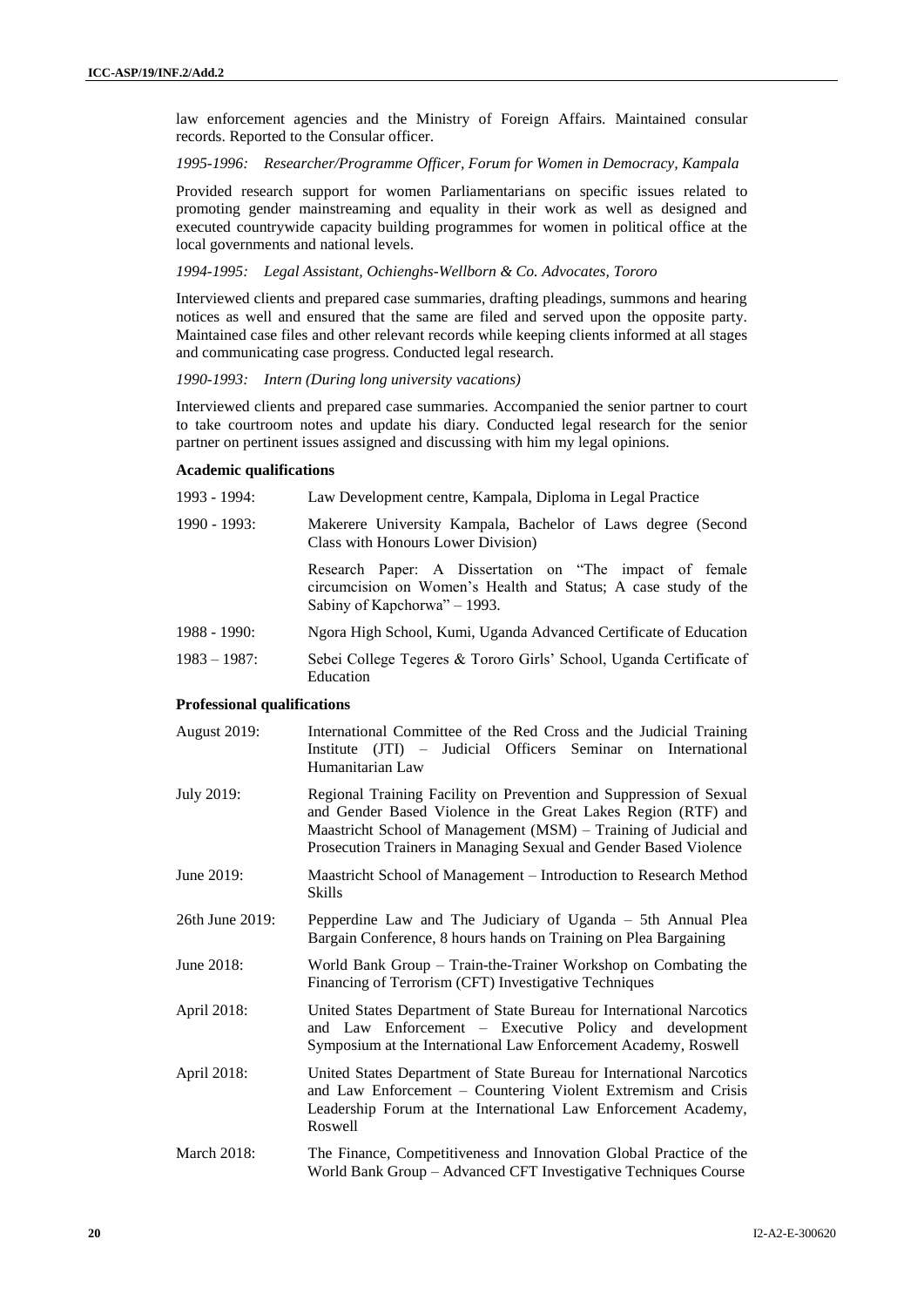- February-March 2018: United Stated Department of State Bureau of Educational and Cultural Affairs – International Visitor Leadership Project (IVLP) Exchange Program titled 'U.S. Judicial System'
- January 2018: The Judiciary of Uganda Mediation Training
- June 2017: World Bank Group Basic Countering CFT Investigative Techniques Training Workshop
- May 2017: REDRESS, Avocats Sans Frontieres (ASF) and the International Crimes Division of the High Court (ICD) – Victim and Witness Protection Workshop
- May 2017: The International Center for Transitional Justice (ICTJ) and ASF Training on Prosecuting Sexual Gender Based Violence Crimes
- April 2017: Judicial Institute for Africa (JIFA) Core Skills Course for Newly Appointed Judges
- November 2016: The International Institute for Justice and the Rule of Law Good Practices for the Adjudication of Terrorism Offences in the Horn of Africa Region
- September 2016: RTF and the British High Commission Documentation and Investigation of Sexual Violence Cases in Conflict
- June 2016: Straus Institute for Dispute Resolution, Pepperdine University School of Law – 40 hours of training in Mediating the Litigated Case
- July 2015: Eastern Africa Police Chiefs Cooperation Organization (EAPCCO) and The Institute for Security Studies (ISS) – Counter Terrorism Training Course
- December 2009: United States Department of Justice, Millennium Challenge Corporation and USAID funded Anti-Corruption Threshold Project (ACT) – Trial Advocacy Train the Trainers Workshop
- July 2009: Regional Centre for Quality of Health Care and Makerere University School of Public Health – Training of Trainers Workshop in Improving Health Care and Access to Justice for Survivors of Sexual and Gender Based Violence.
- November 2008: United States Department of Justice, Millennium Challenge Corporation and USAID funded Anti-Corruption Threshold Project (ACT) – Criminal Trial Advocacy Training Course
- October-November 2005: National Environment Management Authority (NEMA) and United Nations Environment Programme (UNEP) – Legislative Drafting in Environment Law.
- September 2004: United Nations Office on Drugs and Crime (UNODC) and Law Development Centre – Regional Training Course for Investigators and Prosecutors under the project "Judicial System Training in Drug Related Casework In Eastern and Southern Africa".
- December 2003: The Danish Institute for Human Rights, the Directorate of Public Prosecutions and DANIDA - A Training Course on Juvenile Justice.
- November 2003: Uganda Management Institute (UMI) Management Training
- May 2003: United States Department of Treasury a Seminar on Financial Crimes and Money Laundering.
- October 2001: RIPA International, London Seminar for Women Managers
- August 2001: The British Council, Department for International Development (DFID) and the Directorate of Public Prosecutions – Investigation and Prosecution of drugs related crimes

January and April 2000: Crown Agents (UK) – Combating Economic Crimes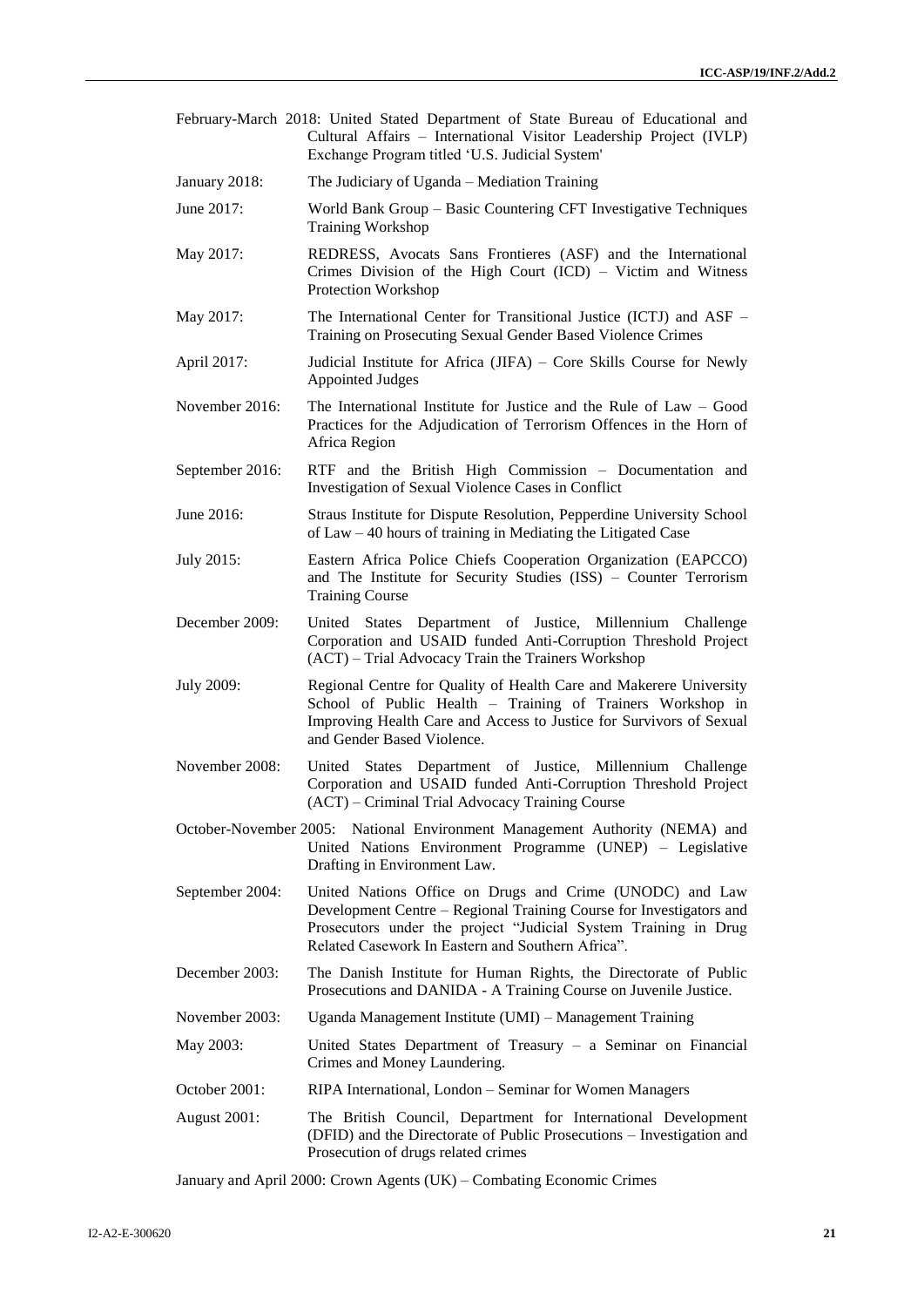| Awards                                                           |                                                                                                                                                                                                                                                                                                        |
|------------------------------------------------------------------|--------------------------------------------------------------------------------------------------------------------------------------------------------------------------------------------------------------------------------------------------------------------------------------------------------|
| September 2017:                                                  | International Association of Prosecutors, Beijing China – Prosecutor<br>of the Year (In recognition of an outstanding performance<br>domestically and internationally in the fight against terrorism by<br>leading a team who performed the first successfully prosecuted<br>terrorism case in Africa) |
| May 2017:                                                        | U.S. Department of Justice Federal Bureau of Investigations,<br>Certificate of Appreciation (For outstanding assistance in a joint<br>investigative effort)                                                                                                                                            |
| February 2009:                                                   | United States Department of Justice office of Overseas Prosecutorial<br>Development, Assistance and Training, Certificate of Recognition (for<br>accomplishments and Contributions as an Instructor in the Trial<br>Advocacy Training at Uganda Management Institute)                                  |
| 1993:                                                            | Makerere University and the Students' Guild, Certificate of Merit (For<br>Distinguished and Invaluable Service to the University as Guild Vice<br>President)                                                                                                                                           |
| $\mathbf{r}$ $\mathbf{r}$ $\mathbf{r}$ $\mathbf{r}$ $\mathbf{r}$ |                                                                                                                                                                                                                                                                                                        |

### **Key competencies**

*Leadership skills include*: Team leading, coaching & mentoring, counseling, and communication, consultative and listening skills, organizing, advocacy and negotiation skills.

*Management skills include*: Program documentation and reporting; resource mobilization strategic thinking; forecasting, impact assessment & monitoring and evaluation.

*Organizational development skills include*: Strategic planning & change management as well as performance management.

*Gender analysis skills include*: An appreciation of the principles and elements of Gender Analysis, ability to apply gender sensitive analyses and approaches as well as to develop gender mainstreaming strategies and tools and to provide oversight of gender mainstreaming activities.

*Interpersonal skills include*: Public speaking & public relations, mediation and team building.

## **Languages**

| English | Excellent                     |
|---------|-------------------------------|
| Ateso   | Excellent (speaking, reading) |
| Swahili | Fair (speaking, reading)      |
| Luganda | Fair (speaking, reading)      |
| Luo     | Good (speaking, reading)      |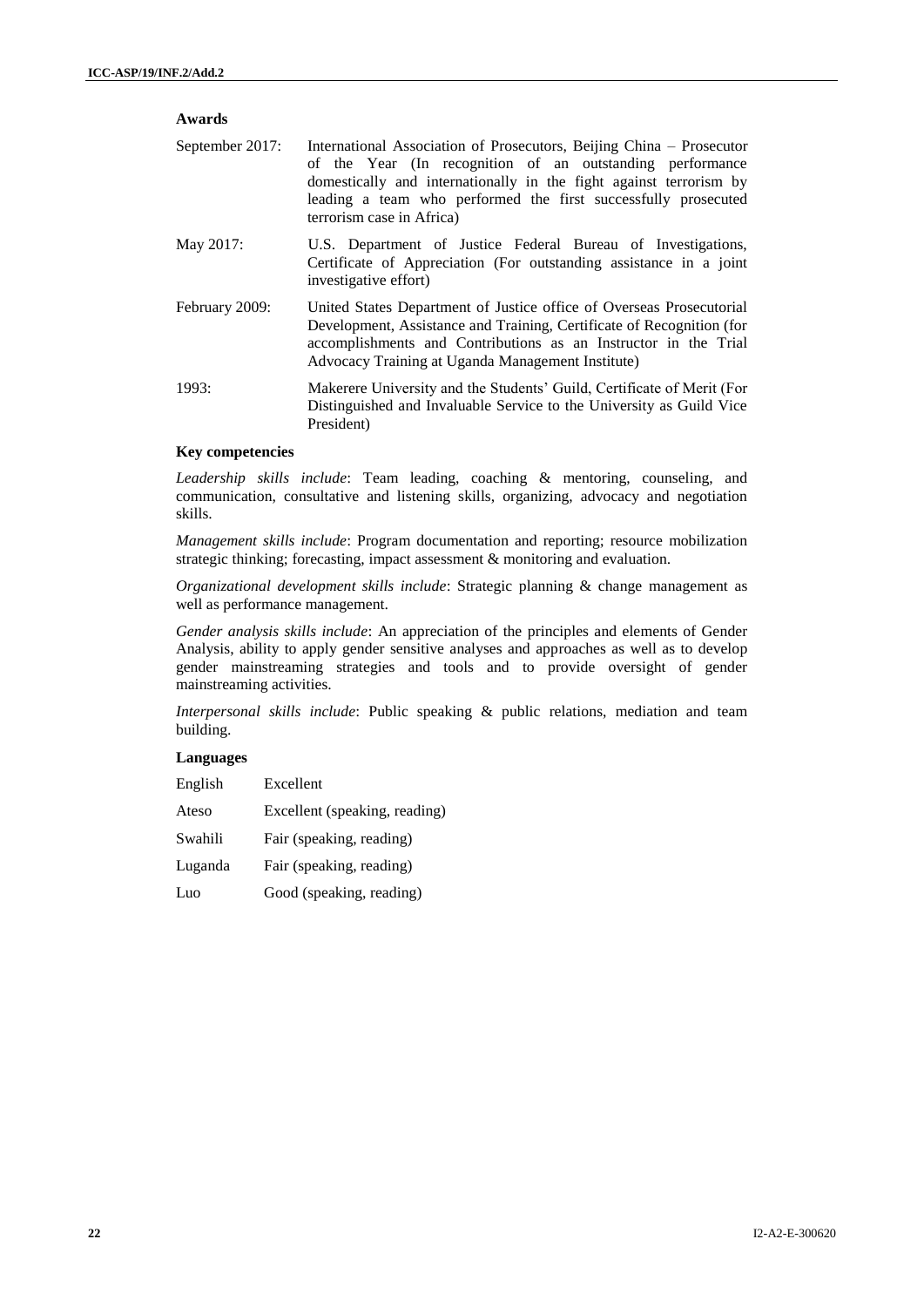## **D. Richard Roy (Canada)**

[Original : English]

## **1. Letter of motivation**

30 October 2019

Dear Committee members,

By the present, I submit my candidacy for the position of Prosecutor of the International Criminal Court, posted on August 2nd 2019 by the Assembly of States Parties.

#### **Statement outlining the reasons and motivation for the application**

I have been a prosecutor for nearly 30 years. I have dedicated myself to the investigations and prosecutions of complex cases, including crimes against humanity, war crimes and genocide.

All of my career I have served the cause of Justice with the firm belief that peace, safety and the development of societies can only be achieved though enforcement of the rule of law by dedicated investigative and prosecution agencies who use their powers with independence, impartiality, objectivity, excellence, efficiency, fairness and respect towards victims and defendants.

The fight to end impunity is a global one, it requires cooperation from individuals and entities of different legal cultures who come together to work for a common goal.

I share the values of dedication, integrity and respect of the Office of the Prosecutor (OTP). These principles have guided my personal and professional life throughout my three decades of public service.

I believe in the mission of the OTP. It would be an honour and privilege to lead it and to serve the cause of international justice and the fight to end impunity for those responsible for: genocide, war crimes, crimes against humanity and the crime of aggression.

#### **Summary of relevant experience**

I hold a bachelor's degree in Law from the University of Montreal. I have practiced law exclusively as a public prosecutor. I have given lectures in Canada and abroad on criminal law and procedure for the past 20 years.

I am eligible to be appointed to Superior Court or any other federal judicial appointment in Canada. I have litigated Jury trials, Judge alone trials and Appeals. Being a member of the Quebec Bar, I operate both in Common Law and Civil Law systems.

I am Senior General Counsel for the Public Prosecution Service of Canada (PPSC). I litigate the most important and complex cases of my organization. I have prosecuted complex cases of organised crime, economic crimes, and terrorism offences. Many of these cases were international in nature allowing me to work closely not only with our national police force but also with foreign ones. I presently lead the prosecution against a major Canadian corporation for international fraud and corruption relative to 10 years of business in Libya during the Gadhafi regime. This case is one example of a track record of independence, impartiality and commitment to enforcing the rule of law, and upholding justice and accountability. I also give legal advice to the Director of public prosecutions, and her deputies, operationally and policy wise.

As a prosecutor, my most significant contribution was the case against *Desire Munyaneza*. It lead to a conviction under the *Crimes against Humanity and War Crimes Act* of Canada for the crimes of: genocide, crimes against humanity and war crimes as a result of his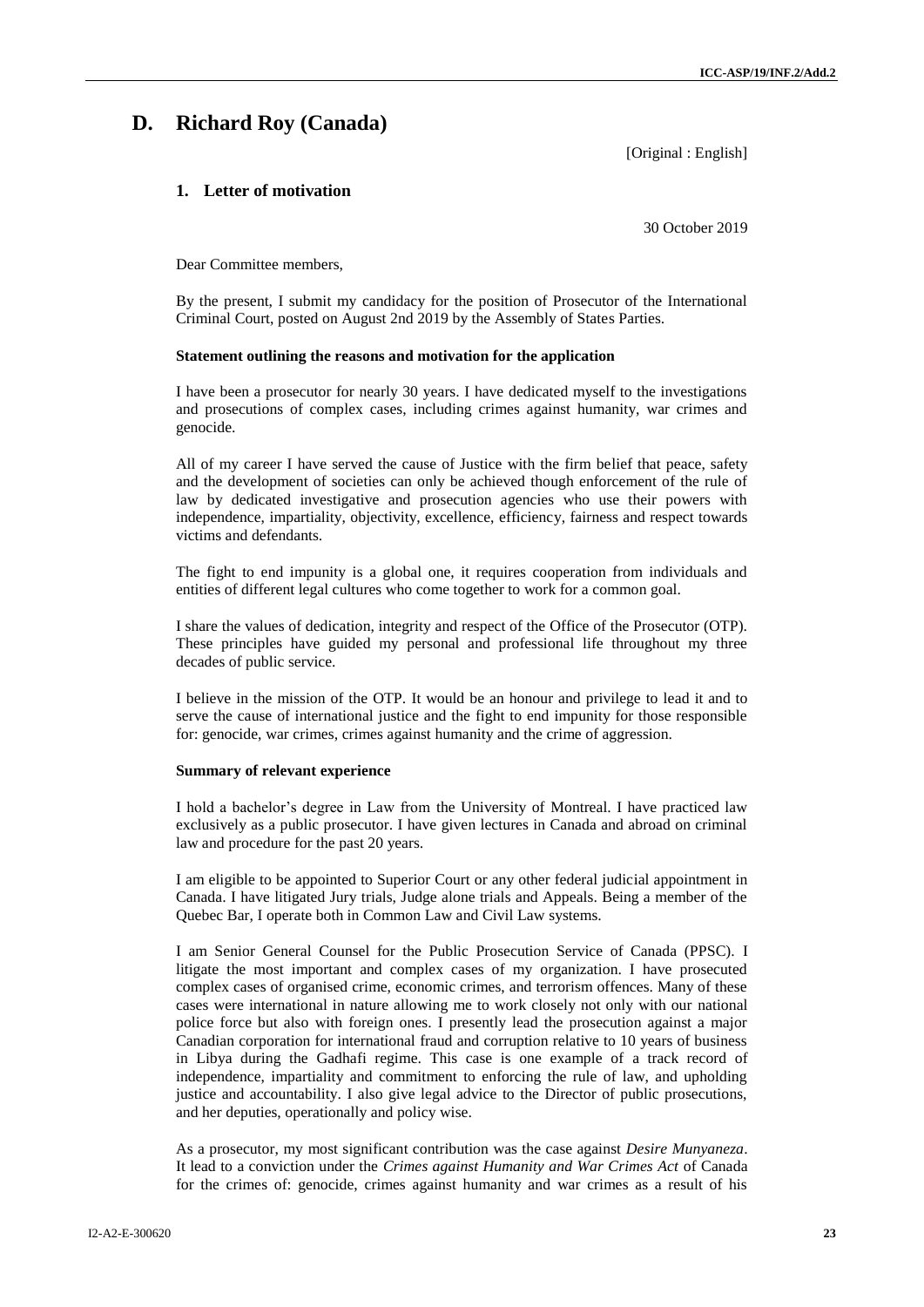participation in the genocide in Rwanda. It is the only successful prosecution for war crimes in the history of Canada.

This prosecution was a challenge. I built a team to study and prosecute the case. I acquired in-depth knowledge of International Humanitarian Law and learned about the culture, history and politics of a country where I had never gone. I had to adapt to a context that was totally novel to me.

I traveled to Rwanda with investigators and my co-counsel to meet 30 victims and witnesses. We got the support of national authorities to meet them and arrange for their travel to Canada. I learned the importance of listening to witnesses and victims, and pay attention to their security and well-being. It also forced me to challenge my own preconceptions of the case and of the evidence. Understanding the context in which he or she provides testimony allowed me to understand the value and strength (or weakness) of the evidence the witness provided. In short, I gained practical experience, and understanding, of the challenges of prosecuting war crimes internationally.

This was done in complete respect to the right to a fair trial of the defendant. The defendant's counsel in his final submissions thanked us for our cooperation.

The trial was concluded in 19 months. It was a result of a planned prosecution focused on identifying the legal and practical problems and proposing solutions that allowed for an efficient and fair trial for the victims, the witnesses and the defendant. I would apply the lessons learned in that prosecution to my work as the Prosecutor of the ICC.

I have given lectures in Canada and abroad on topics such as the management of complex trials, the respect of human rights in investigations and prosecutions, digital and electronic evidence and trials for war crimes in Canada. These lectures have broadened my view of law enforcement internationally, and highlight my commitment to effective international cooperation in the application of criminal law.

I have lead teams of prosecutors in all of my cases for the past ten years. I was team leader to a group of prosecutors of the PPSC. I was an attentive, respectful and dedicated leader that supported his team, and that strove it towards excellence while making sure that their work was in line with the directives and goals of the organization.

In his Judgement in the *Munyaneza* case, the trial Judge, underscored the remarkable work of myself and the other attorneys in the case. He wrote that through our ethical sense, the intelligence of our words and the respect we showed, we contributed to ensuring that the trial retained a human face. In doing so, he stated, we assisted the Court, served justice and provided an example of what is most noble about the profession of attorney.<sup>2</sup>

I have shown these qualities throughout my career. It would be an honour and privilege to put them to the service of the Office of the Prosecutor of the International Criminal Court.

In the hope that this letter has conveyed to you all of the motivation I have in presenting my candidacy, I remain available to provide any such further information you may require.

Me Richard Roy

 $\overline{\phantom{a}}$ 

Senior General Counsel

Public Prosecution Service of Canada

 $^{2}$  *R. v. Munyaneza*, 2009 QCCS 2201 (CanLii) at paragraphs 30 to 32.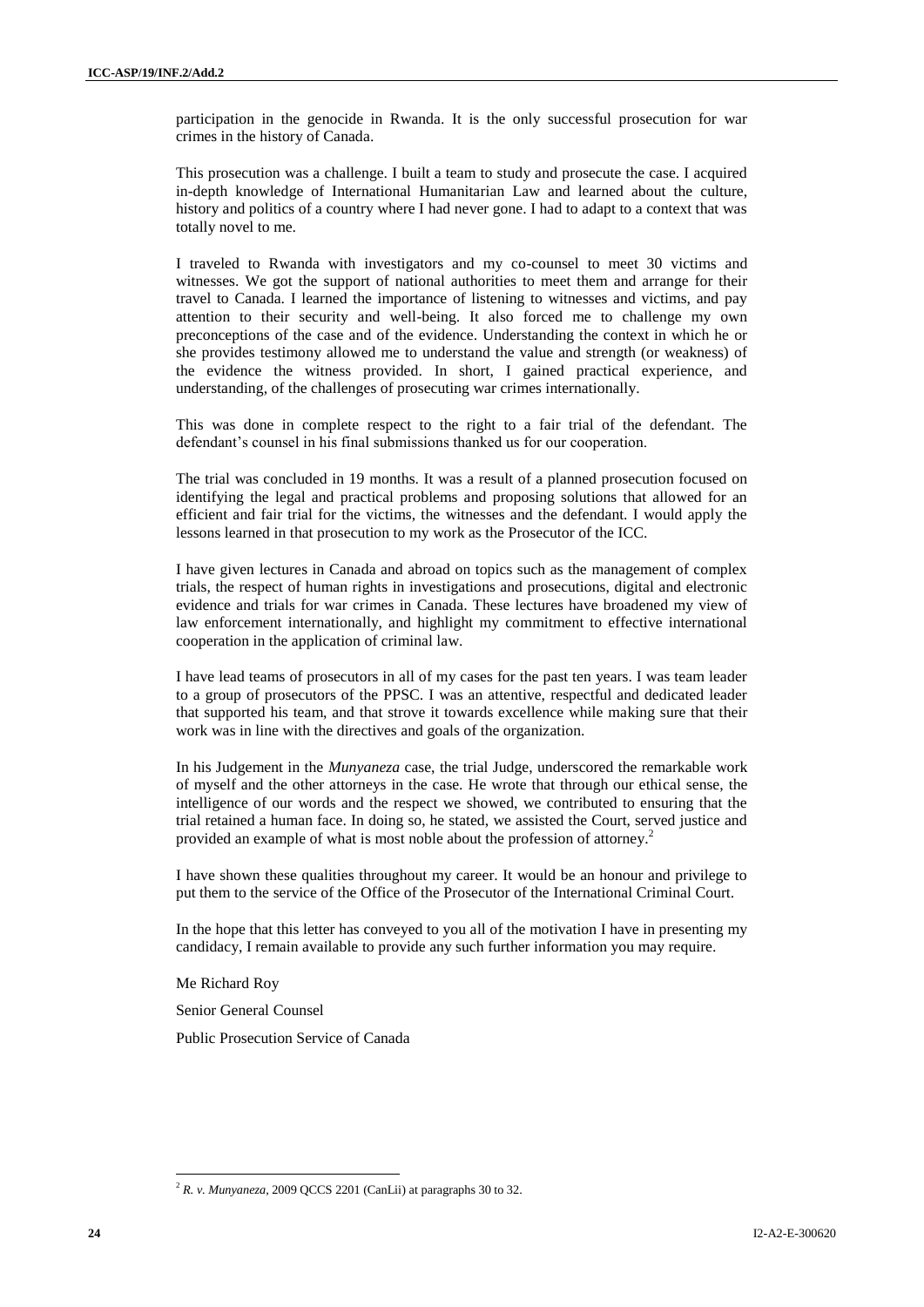## **2. Curriculum vitae**

## **Personal information**

Gender: Male

Marital status: Married and father of a 23-year-old daughter and a 18-year-old son

Nationality: Canadian

Date of birth: August 6th, 1965

Professional foreign travel: U.S.A., Mexico, Colombia, Dominican Republic, The Bahamas, Spain, Belgium, Peru, Saint-Lucia, U.K., Rwanda, France, Tanzania, Argentina, Chile and the Netherlands

#### **Qualifications**

- Strong experience as a prosecutor in cases relative to long and complicated investigations against organised crime, crimes of sexual nature, proceeds of crime and money laundering, national and international corruption, economic crimes, crimes against humanity, war crimes and genocide.
- Deep knowledge of criminal law and its practice and procedures resulting from 29 years of practice as a prosecutor.
- Experience in supervising, managing and leading prosecution teams.
- Capable of working under pressure in a team environment with co-counsel as well as with law enforcement officials.
- Trilingual: French, English and Spanish. He also speaks and reads Italian.
- Security clearing of Top Secret in Canada.

#### **Education**

1985–1988: Université de Montréal, Montreal (Quebec), Canada

**-** Bachelor's degree in law

#### **Professional memberships**

Member of the Quebec Bar since 1989

Member of the Ontario Bar since 2011

Member of the International Association of Prosecutors since 2008

#### **Professional experience**

*Public Prosecution Service of Canada, Montreal (Quebec), Canada: 2010- today*

- Senior General Counsel;
- Legal Advisor to the Director of Public Prosecutions and her deputies on legal questions of national interest;
- Responsible for litigating the most important and complex cases receiving media attention before the Courts all over Canada;
- Prosecutor for international corruption crimes, economic crimes, and terrorism offences.

*Public Prosecution Service of Canada, Montreal (Quebec), Canada: 2008-2010*

- General Counsel;
- Responsible for litigating the most important and complex cases receiving media attention before the Courts in the province of Quebec;
- Legal advisor to the Regional Director of the Public Prosecutions Service of Canada;
- Prosecutor for crimes against humanity, war crimes and genocide.

*Public Prosecution Service of Canada, Montreal (Quebec), Canada: 2001-2008*

- Team Leader and Senior Counsel;
- Supervisor of a team of prosecutors responsible for cases against organised crime;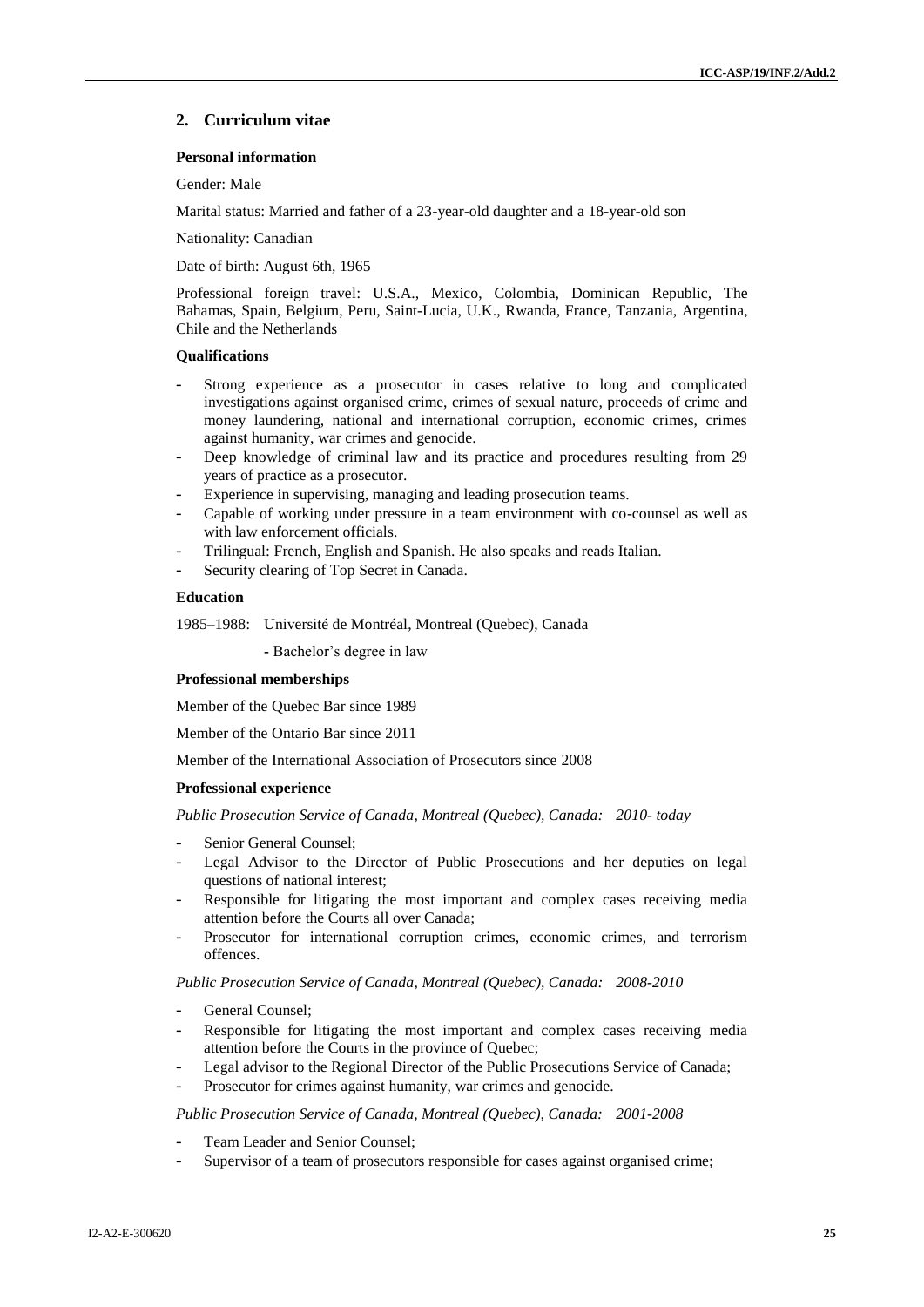- Responsible managing the team which included: assignment of cases; organising workload and environment; authorising leave and drafting annual performance reviews. Furthermore he was responsible for ensuring that prosecutors needs in training, tools and working conditions were satisfied. He acted as mentor and support more particularly for younger prosecutors on his team;
- Prosecutor in major and complex cases against organised crime;
- Expert legal counsel on the law as it pertains to electronic surveillance.

*Federal Prosecution Service (Justice Canada), Montreal (Quebec), Canada: 1995-2001*

- Prosecutor:
- Lead prosecutor in cases against organised crime including: drug trafficking and importation, money laundering, proceeds of crime, extradition, customs and excise crimes and assistance in criminal matters with foreign countries.

*Rogatory Commission in Colombia, Bogota, Colombia: 1997*

- Nominated by the Superior Court of Ouebec as Commissioner.
- Presided over the proceedings of a Rogatory Commission from Canada in Colombia.

*Office of the Attorney General of the province of Quebec, Joliette (Quebec), Canada: 1990- 1995*

- Prosecutor:
- Lead prosecutor in numerous cases concerning Canadian Criminal Code offences, drug trafficking at a local level and offences against provincial Statutes.
- Prosecuted more specifically many trials concerning charges of sexual assault crimes as well as a murder trial.

*Office of the Attorney General of the province of Quebec, Montreal (Quebec), Canada: 1989*

- Articling law student
- Prosecutor in cases concerning Canadian Criminal Code offences.

*Office of the Attorney General of the province of Quebec (Youth Court Section), Montreal (Quebec), Canada: 1988*

- University law student
- Observed, learned and participated in the work of a criminal prosecutor's office responsible for prosecutions of young offenders

#### **Professional activities**

*Advisory Committee in Criminal Law, Quebec Bar Association: 2018-today*

*Access to the profession Committee, Quebec Bar Association: 2016-today*

*International exposure Committee, Montreal Bar Association: 2012-2016*

*International Assistance Group (Justice Canada), Ottawa: 2019*

- Lecturer – Admissibility of Electronic Evidence gathered abroad in Canadian Trials for Terrorism Offences

*National Judicial Institute, Ottawa: 2018*

Lecturer – Garofoli and O'Connor Application in Trials for Terrorism Offences

*Public Prosecution Service of Canada, Montreal: 2017*

- Lecturer – The Fight Against International Corruption: The Canadian Experience

*Public Prosecution Service of Canada, Montreal: 2015* 

- Lecturer Abuse of Procedure and Entrapment
- *Public Prosecution Service of Canada, Montreal: 2014*
- Lecturer Annual review of important Supreme Court of Canada cases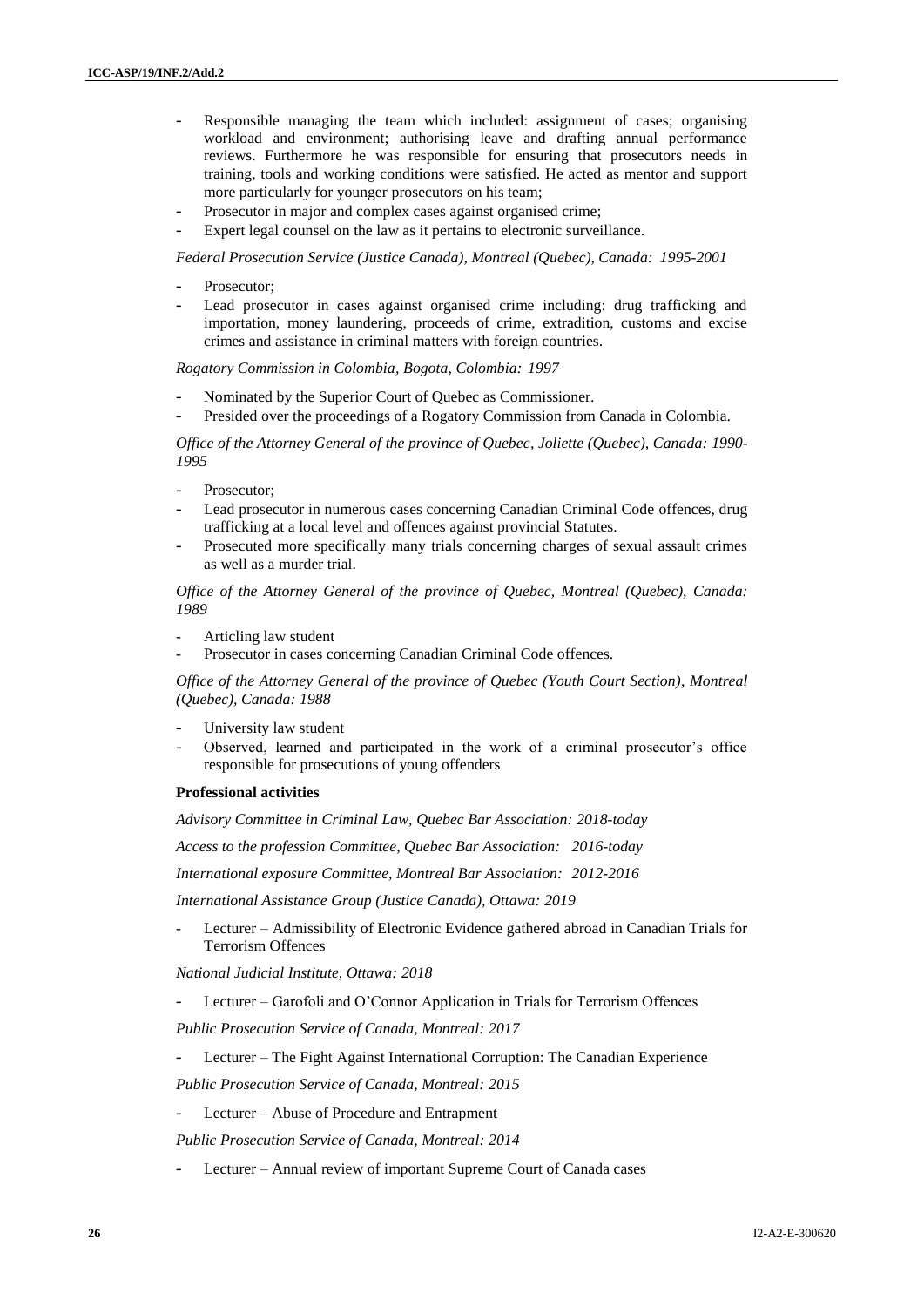*Young Bar Association of Montreal, Montreal: 2014*

- Lecturer Abuse of Procedure and Entrapment
- *Advanced School for prosecutors, Ottawa: 2005-2013*
- Lecturer Electronic Surveillance, Management of Complex Trials

*Office of federal Prosecutors of Brazil, Sao Paulo: 2011*

- Lecturer – Management of Complex Trials in an Adversarial System

*United Nations Office against Drugs and Crime, Jamaica: 2011*

Lecturer – Cross Border Cooperation in Investigation and Prosecution of Terrorism **Offences** 

*Southern States of Mexico, Merida: 2010*

Lecturer – The Role of the Prosecutor in an Adversarial System

*Office of prosecutors of the Southern States of Mexico, Campeche: 2010* 

Teacher – Advocacy Training in an Adversarial System

*Superior School of War of the Armed Forces of Colombia, Bogota: 2010*

Lecturer – Respecting Human Rights in the Fight against Organised Crime

*Royal Canadian Mounted Police, Ottawa: 2009*

Lecturer – The Law of Electronic Surveillance

*Justice Studies Center of the Americas, Chile: 2009* 

Lecturer – Admissibility of Evidence in Canadian Law

*Annual Conference of Argentina's Prosecutors, Buenos Aires: 2009*

- Lecturer – Managing Mega Trials

*Ministry of the Attorney General of Ontario, Toronto: 2009* 

- Lecturer – Solicitor Client Privilege and Informer Privilege

*Criminology Society of Quebec: 2009*

- Lecturer – Trials for Crimes Against Humanity, War Crimes and Genocide in Canada

*Attorney General of Colombia, Bogota: 2008*

Lecturer – Managing Mega Trials

*Royal Canadian Mounted Police, Montreal: 2003-2007* 

Teacher – Principles of disclosure in Canadian Law

*Commonwealth Secretariat, London, U.K.: 2007*

Legal advisor as an expert in electronic surveillance law

*Quebec Court Judges training sessions, Montreal: 2004*

- Lecturer – Recent Developments regarding K.G.B. Statements

*Royal Canadian Mounted Police, Laval: 2004*

- Teacher – Testifying in a Court of Law

*Canadian Bar Association, Montreal: 2003*

Lecturer – Recent Developments regarding K.G.B. Statements

*Conference between federal prosecutors of Canada and the USA, National Advocacy Centre, South Carolina: 2000* 

Lecturer – Disclosure in Canadian Law